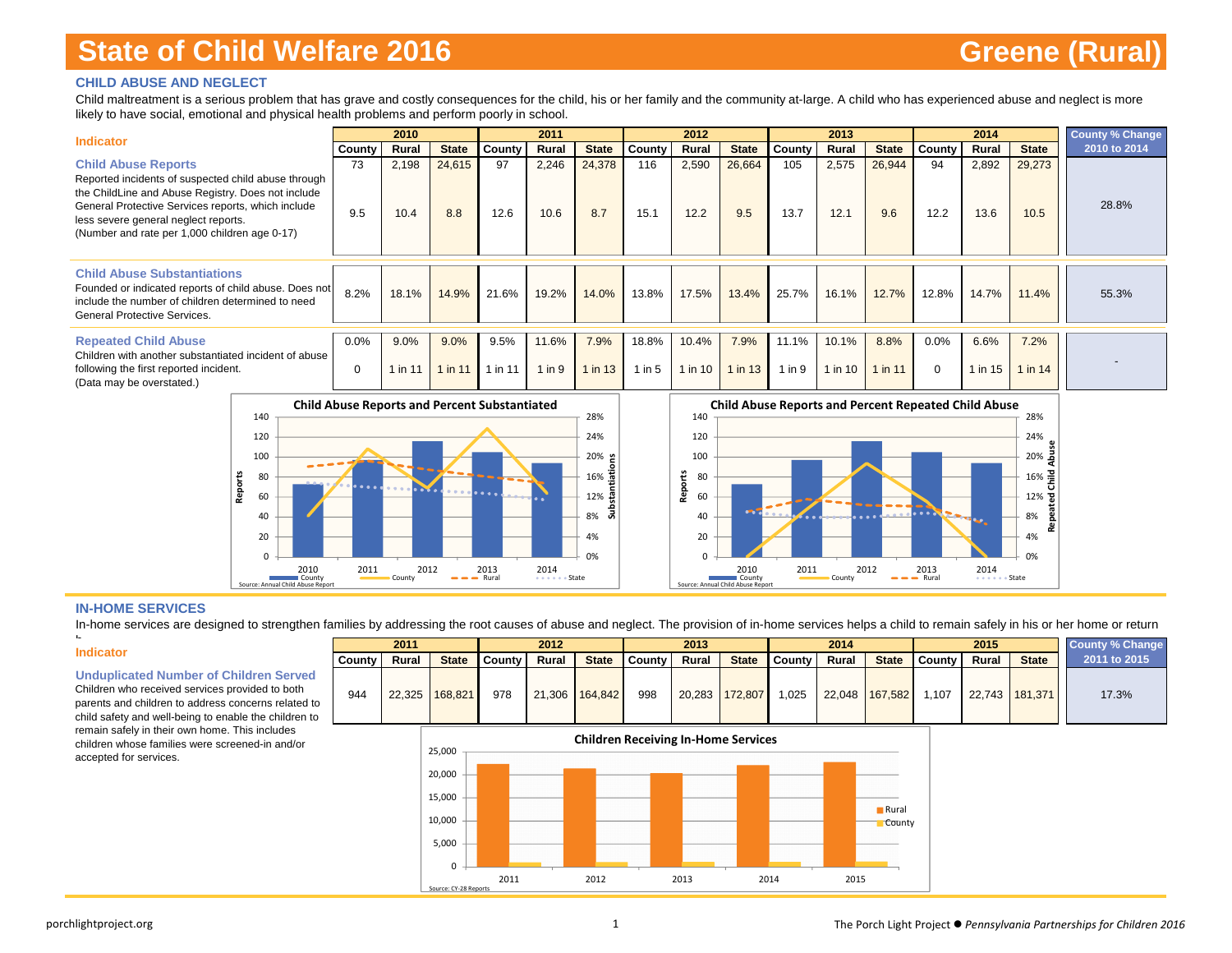### **FOSTER CARE - SERVED**

Foster care is meant to be a temporary intervention to assure the safety and well-being of a child. A child who spends long periods in foster care is more likely than other children to drop out of school, have mental health challenges, and experience unemployment and/or homeless as a adult. The following shows the past five years of data regarding children served in foster care during each

| <b>Indicator</b><br>2011 to 2015<br>Rural<br><b>State</b><br>County<br>Rural<br><b>State</b><br>County<br>Rural<br><b>State</b><br>County<br>Rural<br><b>State</b><br>County<br>Rural<br><b>State</b><br>County<br><b>Unduplicated Number of Children Served</b><br>All Children in Foster Care During the Year<br>22,750<br>75<br>22,000<br>1,462<br>1,535<br>22,510<br>1,574<br>91<br>1,692<br>1,615<br>85<br>21,416<br>115<br>122<br>22,980<br>34.1%<br>8.9<br>(Rate per 1,000 children age 0-20)<br>9.5<br>6.4<br>6.7<br>7.8<br>6.1<br>6.5<br>5.6<br>6.4<br>12.0<br>5.8<br>6.7<br>12.8<br>6.0<br>6.8<br><b>By Age</b><br>23.1%<br>18.2%<br>28.0%<br>18.9%<br>18.5%<br>19.2%<br>27.0%<br>22.7%<br>19.9%<br>$0 - 2$<br>17.0%<br>16.9%<br>18.8%<br>20.6%<br>19.4%<br>29.5%<br>27.9%<br>$3-5$<br>28.6%<br>15.6%<br>15.1%<br>29.3%<br>16.6%<br>15.6%<br>28.2%<br>15.7%<br>15.9%<br>20.9%<br>15.0%<br>16.8%<br>20.5%<br>15.9%<br>17.1%<br>$-28.3%$<br>10.8%<br>10.5%<br>10.8%<br>11.5%<br>19.1%<br>12.3%<br>$6 - 8$<br>13.2%<br>13.3%<br>10.5%<br>18.8%<br>11.7%<br>12.6%<br>16.4%<br>11.5%<br>12.9%<br>24.3%<br>$9 - 11$<br>2.2%<br>9.1%<br>8.9%<br>8.0%<br>9.7%<br>8.9%<br>8.2%<br>8.8%<br>8.9%<br>13.0%<br>8.9%<br>9.5%<br>10.7%<br>9.5%<br>10.0%<br>384.8%<br>14.3%<br>13.9%<br>12.0%<br>13.2%<br>11.4%<br>$12 - 14$<br>9.9%<br>12.1%<br>4.0%<br>4.7%<br>7.8%<br>12.4%<br>10.9%<br>7.4%<br>12.7%<br>11.4%<br>$-25.4%$<br>$15 - 17$<br>22.0%<br>26.7%<br>24.8%<br>16.0%<br>24.8%<br>23.3%<br>16.5%<br>23.6%<br>22.3%<br>11.3%<br>24.0%<br>21.4%<br>13.1%<br>22.4%<br>20.4%<br>$-40.3%$<br>10.7%<br>9.8%<br>2.5%<br>18-20<br>1.1%<br>6.6%<br>10.4%<br>1.3%<br>7.6%<br>10.5%<br>4.7%<br>8.5%<br>0.9%<br>6.6%<br>5.2%<br>8.3%<br>123.8%<br>18.7%<br>11.5%<br>11.7%<br>16.0%<br>11.4%<br>12.2%<br>11.8%<br>12.4%<br>11.9%<br>16.5%<br>14.2%<br>12.5%<br>21.3%<br>15.9%<br>12.8%<br>14.1%<br>Infants (age 0-1)<br>31.9%<br>42.5%<br>42.7%<br>41.5%<br>38.9%<br>Youth (age 13+)<br>43.7%<br>44.2%<br>20.0%<br>22.4%<br>42.2%<br>18.3%<br>39.1%<br>20.5%<br>36.7%<br>36.7%<br>$-35.7%$<br><b>By Race and Ethnicity</b><br>94.8%<br>42.3%<br>97.5%<br>86.8%<br>87.9%<br>40.8%<br>88.0%<br>89.0%<br>43.3%<br>91.8%<br>89.5%<br>41.8%<br>89.9%<br>87.0%<br>40.9%<br>12.4%<br>Non-Hispanic White<br>30.8%<br>4.6%<br>34.9%<br>34.8%<br>2.5%<br>35.2%<br>0.0%<br>3.6%<br>Non-Hispanic Black or African American<br>0.0%<br>5.0%<br>0.0%<br>1.2%<br>3.7%<br>0.0%<br>34.6%<br>2.4%<br>14.9%<br>10.7%<br>1.6%<br>6.5%<br>2.4%<br>0.8%<br>0.0%<br>0.7%<br>4.4%<br>0.0%<br>1.1%<br>5.9%<br>Non-Hispanic Other Race<br>12.1%<br>7.0%<br>$-100.0%$<br>Non-Hispanic Two or More Races<br>0.0%<br>1.3%<br>1.9%<br>0.0%<br>1.9%<br>3.2%<br>3.5%<br>3.3%<br>3.9%<br>3.5%<br>4.0%<br>4.9%<br>1.6%<br>5.3%<br>5.3%<br>3.4%<br>11.6%<br>1.3%<br>2.8%<br>12.0%<br>1.2%<br>2.8%<br>12.5%<br>1.7%<br>2.8%<br>13.1%<br>0.8%<br>3.0%<br>13.4%<br>$-25.4%$<br>Hispanic or Latino<br>1.1%<br><b>By Gender</b><br>50.5%<br>53.0%<br>Male<br>61.5%<br>54.4%<br>50.7%<br>62.7%<br>53.4%<br>55.3%<br>52.9%<br>50.8%<br>53.4%<br>50.8%<br>50.0%<br>53.4%<br>51.0%<br>$-18.8%$<br>38.5%<br>45.6%<br>49.3%<br>37.3%<br>46.6%<br>49.5%<br>44.7%<br>47.1%<br>49.2%<br>47.0%<br>46.6%<br>49.2%<br>50.0%<br>46.6%<br>49.0%<br>Female<br>30.0%<br><b>By First Placement Setting</b><br>78.7%<br>75.7%<br>72.8%<br>81.2%<br>73.8%<br>73.4%<br>87.7%<br>77.1%<br><b>Family Setting</b><br>78.0%<br>73.8%<br>72.0%<br>90.4%<br>75.2%<br>75.8%<br>75.0%<br>12.4%<br>Pre-adoptive Home<br>0.0%<br>3.1%<br>3.9%<br>0.0%<br>3.0%<br>3.2%<br>1.2%<br>4.2%<br>3.4%<br>5.2%<br>4.0%<br>3.5%<br>4.1%<br>4.3%<br>3.1%<br>20.2%<br>22.0%<br>27.0%<br>27.9%<br>Foster Family Home - Relative<br>33.0%<br>23.5%<br>30.7%<br>23.1%<br>24.4%<br>36.5%<br>24.8%<br>26.6%<br>29.6%<br>26.9%<br>31.5%<br>$-15.5%$<br>50.5%<br>44.5%<br>45.2%<br>58.3%<br>55.7%<br>Foster Family Home - Non-Relative<br>45.1%<br>48.0%<br>49.7%<br>45.2%<br>43.5%<br>47.6%<br>44.7%<br>42.7%<br>43.8%<br>42.5%<br>23.7%<br>22.6%<br>20.6%<br>19.6%<br>17.1%<br>$-13.0%$<br>6.6%<br>20.6%<br>5.3%<br>19.9%<br>8.2%<br>20.0%<br>4.3%<br>18.6%<br>18.3%<br>5.7%<br>18.4%<br><b>Congregate Care</b><br>Group Home<br>5.5%<br>16.1%<br>11.7%<br>4.0%<br>14.7%<br>12.5%<br>4.7%<br>14.2%<br>12.1%<br>2.6%<br>13.9%<br>11.6%<br>4.1%<br>14.5%<br>10.5%<br>$-25.4%$<br>49.2%<br>Institution<br>1.1%<br>6.4%<br>8.9%<br>1.3%<br>5.2%<br>8.0%<br>3.5%<br>5.7%<br>7.5%<br>1.7%<br>4.7%<br>6.8%<br>1.6%<br>3.9%<br>6.6%<br>0.5%<br>2.2%<br>2.7%<br>1.1%<br>1.8%<br>1.2%<br>1.4%<br>2.0%<br>0.0%<br>0.8%<br>1.9%<br>0.0%<br>1.1%<br>1.7%<br>$-100.0%$<br><b>Supervised Independent Living</b><br>1.1%<br>2.0%<br>1.4%<br>1.8%<br>1.2%<br>$-100.0\%$<br>Runaway<br>2.2%<br>0.1%<br>0.0%<br>0.1%<br>0.0%<br>0.2%<br>0.0%<br>0.3%<br>0.0%<br>0.0%<br>1.3%<br><b>Trial Home Visit</b><br>12.1%<br>3.0%<br>13.3%<br>3.2%<br>3.4%<br>3.2%<br>5.2%<br>2.8%<br>5.5%<br>2.9%<br>$-45.8%$<br>3.1%<br>9.4%<br>4.6%<br>5.0%<br>6.6%<br><b>Children Entering Foster Care</b><br>9,849<br>37<br>9,793<br>9,306<br>71<br>811<br>10,364<br>821<br>10,387<br>All Entries into Foster Care During the Year<br>61<br>857<br>757<br>49<br>700<br>70<br>14.8%<br>Percent of All Children Served by Placement Setting, 2015<br><b>County Foster Care Services</b><br>140<br>120<br>County<br><b>Unduplicated</b><br>100<br>Children<br>Served<br>80<br>Rural<br>Exits<br>60<br>40<br>State | nave menta neatin challenges, and experience difemployment and/or nomeless as an addit. The following shows the past live years or data regarding children served in foster care during each | 2011 |  | 2012 |  | 2013 |  | 2014 |  | 2015 | <b>County % Change</b> |
|------------------------------------------------------------------------------------------------------------------------------------------------------------------------------------------------------------------------------------------------------------------------------------------------------------------------------------------------------------------------------------------------------------------------------------------------------------------------------------------------------------------------------------------------------------------------------------------------------------------------------------------------------------------------------------------------------------------------------------------------------------------------------------------------------------------------------------------------------------------------------------------------------------------------------------------------------------------------------------------------------------------------------------------------------------------------------------------------------------------------------------------------------------------------------------------------------------------------------------------------------------------------------------------------------------------------------------------------------------------------------------------------------------------------------------------------------------------------------------------------------------------------------------------------------------------------------------------------------------------------------------------------------------------------------------------------------------------------------------------------------------------------------------------------------------------------------------------------------------------------------------------------------------------------------------------------------------------------------------------------------------------------------------------------------------------------------------------------------------------------------------------------------------------------------------------------------------------------------------------------------------------------------------------------------------------------------------------------------------------------------------------------------------------------------------------------------------------------------------------------------------------------------------------------------------------------------------------------------------------------------------------------------------------------------------------------------------------------------------------------------------------------------------------------------------------------------------------------------------------------------------------------------------------------------------------------------------------------------------------------------------------------------------------------------------------------------------------------------------------------------------------------------------------------------------------------------------------------------------------------------------------------------------------------------------------------------------------------------------------------------------------------------------------------------------------------------------------------------------------------------------------------------------------------------------------------------------------------------------------------------------------------------------------------------------------------------------------------------------------------------------------------------------------------------------------------------------------------------------------------------------------------------------------------------------------------------------------------------------------------------------------------------------------------------------------------------------------------------------------------------------------------------------------------------------------------------------------------------------------------------------------------------------------------------------------------------------------------------------------------------------------------------------------------------------------------------------------------------------------------------------------------------------------------------------------------------------------------------------------------------------------------------------------------------------------------------------------------------------------------------------------------------------------------------------------------------------------------------------------------------------------------------------------------------------------------------------------------------------------------------------------------------------------------------------------------------------------------------------------------------------------------------------------------------------------------------------------------------------------------------------------------------------------------------------------------------------------------------------------------------------------------------------------------------------------------------------------------|----------------------------------------------------------------------------------------------------------------------------------------------------------------------------------------------|------|--|------|--|------|--|------|--|------|------------------------|
|                                                                                                                                                                                                                                                                                                                                                                                                                                                                                                                                                                                                                                                                                                                                                                                                                                                                                                                                                                                                                                                                                                                                                                                                                                                                                                                                                                                                                                                                                                                                                                                                                                                                                                                                                                                                                                                                                                                                                                                                                                                                                                                                                                                                                                                                                                                                                                                                                                                                                                                                                                                                                                                                                                                                                                                                                                                                                                                                                                                                                                                                                                                                                                                                                                                                                                                                                                                                                                                                                                                                                                                                                                                                                                                                                                                                                                                                                                                                                                                                                                                                                                                                                                                                                                                                                                                                                                                                                                                                                                                                                                                                                                                                                                                                                                                                                                                                                                                                                                                                                                                                                                                                                                                                                                                                                                                                                                                                                                                                        |                                                                                                                                                                                              |      |  |      |  |      |  |      |  |      |                        |
|                                                                                                                                                                                                                                                                                                                                                                                                                                                                                                                                                                                                                                                                                                                                                                                                                                                                                                                                                                                                                                                                                                                                                                                                                                                                                                                                                                                                                                                                                                                                                                                                                                                                                                                                                                                                                                                                                                                                                                                                                                                                                                                                                                                                                                                                                                                                                                                                                                                                                                                                                                                                                                                                                                                                                                                                                                                                                                                                                                                                                                                                                                                                                                                                                                                                                                                                                                                                                                                                                                                                                                                                                                                                                                                                                                                                                                                                                                                                                                                                                                                                                                                                                                                                                                                                                                                                                                                                                                                                                                                                                                                                                                                                                                                                                                                                                                                                                                                                                                                                                                                                                                                                                                                                                                                                                                                                                                                                                                                                        |                                                                                                                                                                                              |      |  |      |  |      |  |      |  |      |                        |
|                                                                                                                                                                                                                                                                                                                                                                                                                                                                                                                                                                                                                                                                                                                                                                                                                                                                                                                                                                                                                                                                                                                                                                                                                                                                                                                                                                                                                                                                                                                                                                                                                                                                                                                                                                                                                                                                                                                                                                                                                                                                                                                                                                                                                                                                                                                                                                                                                                                                                                                                                                                                                                                                                                                                                                                                                                                                                                                                                                                                                                                                                                                                                                                                                                                                                                                                                                                                                                                                                                                                                                                                                                                                                                                                                                                                                                                                                                                                                                                                                                                                                                                                                                                                                                                                                                                                                                                                                                                                                                                                                                                                                                                                                                                                                                                                                                                                                                                                                                                                                                                                                                                                                                                                                                                                                                                                                                                                                                                                        |                                                                                                                                                                                              |      |  |      |  |      |  |      |  |      |                        |
|                                                                                                                                                                                                                                                                                                                                                                                                                                                                                                                                                                                                                                                                                                                                                                                                                                                                                                                                                                                                                                                                                                                                                                                                                                                                                                                                                                                                                                                                                                                                                                                                                                                                                                                                                                                                                                                                                                                                                                                                                                                                                                                                                                                                                                                                                                                                                                                                                                                                                                                                                                                                                                                                                                                                                                                                                                                                                                                                                                                                                                                                                                                                                                                                                                                                                                                                                                                                                                                                                                                                                                                                                                                                                                                                                                                                                                                                                                                                                                                                                                                                                                                                                                                                                                                                                                                                                                                                                                                                                                                                                                                                                                                                                                                                                                                                                                                                                                                                                                                                                                                                                                                                                                                                                                                                                                                                                                                                                                                                        |                                                                                                                                                                                              |      |  |      |  |      |  |      |  |      |                        |
|                                                                                                                                                                                                                                                                                                                                                                                                                                                                                                                                                                                                                                                                                                                                                                                                                                                                                                                                                                                                                                                                                                                                                                                                                                                                                                                                                                                                                                                                                                                                                                                                                                                                                                                                                                                                                                                                                                                                                                                                                                                                                                                                                                                                                                                                                                                                                                                                                                                                                                                                                                                                                                                                                                                                                                                                                                                                                                                                                                                                                                                                                                                                                                                                                                                                                                                                                                                                                                                                                                                                                                                                                                                                                                                                                                                                                                                                                                                                                                                                                                                                                                                                                                                                                                                                                                                                                                                                                                                                                                                                                                                                                                                                                                                                                                                                                                                                                                                                                                                                                                                                                                                                                                                                                                                                                                                                                                                                                                                                        |                                                                                                                                                                                              |      |  |      |  |      |  |      |  |      |                        |
|                                                                                                                                                                                                                                                                                                                                                                                                                                                                                                                                                                                                                                                                                                                                                                                                                                                                                                                                                                                                                                                                                                                                                                                                                                                                                                                                                                                                                                                                                                                                                                                                                                                                                                                                                                                                                                                                                                                                                                                                                                                                                                                                                                                                                                                                                                                                                                                                                                                                                                                                                                                                                                                                                                                                                                                                                                                                                                                                                                                                                                                                                                                                                                                                                                                                                                                                                                                                                                                                                                                                                                                                                                                                                                                                                                                                                                                                                                                                                                                                                                                                                                                                                                                                                                                                                                                                                                                                                                                                                                                                                                                                                                                                                                                                                                                                                                                                                                                                                                                                                                                                                                                                                                                                                                                                                                                                                                                                                                                                        |                                                                                                                                                                                              |      |  |      |  |      |  |      |  |      |                        |
|                                                                                                                                                                                                                                                                                                                                                                                                                                                                                                                                                                                                                                                                                                                                                                                                                                                                                                                                                                                                                                                                                                                                                                                                                                                                                                                                                                                                                                                                                                                                                                                                                                                                                                                                                                                                                                                                                                                                                                                                                                                                                                                                                                                                                                                                                                                                                                                                                                                                                                                                                                                                                                                                                                                                                                                                                                                                                                                                                                                                                                                                                                                                                                                                                                                                                                                                                                                                                                                                                                                                                                                                                                                                                                                                                                                                                                                                                                                                                                                                                                                                                                                                                                                                                                                                                                                                                                                                                                                                                                                                                                                                                                                                                                                                                                                                                                                                                                                                                                                                                                                                                                                                                                                                                                                                                                                                                                                                                                                                        |                                                                                                                                                                                              |      |  |      |  |      |  |      |  |      |                        |
|                                                                                                                                                                                                                                                                                                                                                                                                                                                                                                                                                                                                                                                                                                                                                                                                                                                                                                                                                                                                                                                                                                                                                                                                                                                                                                                                                                                                                                                                                                                                                                                                                                                                                                                                                                                                                                                                                                                                                                                                                                                                                                                                                                                                                                                                                                                                                                                                                                                                                                                                                                                                                                                                                                                                                                                                                                                                                                                                                                                                                                                                                                                                                                                                                                                                                                                                                                                                                                                                                                                                                                                                                                                                                                                                                                                                                                                                                                                                                                                                                                                                                                                                                                                                                                                                                                                                                                                                                                                                                                                                                                                                                                                                                                                                                                                                                                                                                                                                                                                                                                                                                                                                                                                                                                                                                                                                                                                                                                                                        |                                                                                                                                                                                              |      |  |      |  |      |  |      |  |      |                        |
|                                                                                                                                                                                                                                                                                                                                                                                                                                                                                                                                                                                                                                                                                                                                                                                                                                                                                                                                                                                                                                                                                                                                                                                                                                                                                                                                                                                                                                                                                                                                                                                                                                                                                                                                                                                                                                                                                                                                                                                                                                                                                                                                                                                                                                                                                                                                                                                                                                                                                                                                                                                                                                                                                                                                                                                                                                                                                                                                                                                                                                                                                                                                                                                                                                                                                                                                                                                                                                                                                                                                                                                                                                                                                                                                                                                                                                                                                                                                                                                                                                                                                                                                                                                                                                                                                                                                                                                                                                                                                                                                                                                                                                                                                                                                                                                                                                                                                                                                                                                                                                                                                                                                                                                                                                                                                                                                                                                                                                                                        |                                                                                                                                                                                              |      |  |      |  |      |  |      |  |      |                        |
|                                                                                                                                                                                                                                                                                                                                                                                                                                                                                                                                                                                                                                                                                                                                                                                                                                                                                                                                                                                                                                                                                                                                                                                                                                                                                                                                                                                                                                                                                                                                                                                                                                                                                                                                                                                                                                                                                                                                                                                                                                                                                                                                                                                                                                                                                                                                                                                                                                                                                                                                                                                                                                                                                                                                                                                                                                                                                                                                                                                                                                                                                                                                                                                                                                                                                                                                                                                                                                                                                                                                                                                                                                                                                                                                                                                                                                                                                                                                                                                                                                                                                                                                                                                                                                                                                                                                                                                                                                                                                                                                                                                                                                                                                                                                                                                                                                                                                                                                                                                                                                                                                                                                                                                                                                                                                                                                                                                                                                                                        |                                                                                                                                                                                              |      |  |      |  |      |  |      |  |      |                        |
|                                                                                                                                                                                                                                                                                                                                                                                                                                                                                                                                                                                                                                                                                                                                                                                                                                                                                                                                                                                                                                                                                                                                                                                                                                                                                                                                                                                                                                                                                                                                                                                                                                                                                                                                                                                                                                                                                                                                                                                                                                                                                                                                                                                                                                                                                                                                                                                                                                                                                                                                                                                                                                                                                                                                                                                                                                                                                                                                                                                                                                                                                                                                                                                                                                                                                                                                                                                                                                                                                                                                                                                                                                                                                                                                                                                                                                                                                                                                                                                                                                                                                                                                                                                                                                                                                                                                                                                                                                                                                                                                                                                                                                                                                                                                                                                                                                                                                                                                                                                                                                                                                                                                                                                                                                                                                                                                                                                                                                                                        |                                                                                                                                                                                              |      |  |      |  |      |  |      |  |      |                        |
|                                                                                                                                                                                                                                                                                                                                                                                                                                                                                                                                                                                                                                                                                                                                                                                                                                                                                                                                                                                                                                                                                                                                                                                                                                                                                                                                                                                                                                                                                                                                                                                                                                                                                                                                                                                                                                                                                                                                                                                                                                                                                                                                                                                                                                                                                                                                                                                                                                                                                                                                                                                                                                                                                                                                                                                                                                                                                                                                                                                                                                                                                                                                                                                                                                                                                                                                                                                                                                                                                                                                                                                                                                                                                                                                                                                                                                                                                                                                                                                                                                                                                                                                                                                                                                                                                                                                                                                                                                                                                                                                                                                                                                                                                                                                                                                                                                                                                                                                                                                                                                                                                                                                                                                                                                                                                                                                                                                                                                                                        |                                                                                                                                                                                              |      |  |      |  |      |  |      |  |      |                        |
|                                                                                                                                                                                                                                                                                                                                                                                                                                                                                                                                                                                                                                                                                                                                                                                                                                                                                                                                                                                                                                                                                                                                                                                                                                                                                                                                                                                                                                                                                                                                                                                                                                                                                                                                                                                                                                                                                                                                                                                                                                                                                                                                                                                                                                                                                                                                                                                                                                                                                                                                                                                                                                                                                                                                                                                                                                                                                                                                                                                                                                                                                                                                                                                                                                                                                                                                                                                                                                                                                                                                                                                                                                                                                                                                                                                                                                                                                                                                                                                                                                                                                                                                                                                                                                                                                                                                                                                                                                                                                                                                                                                                                                                                                                                                                                                                                                                                                                                                                                                                                                                                                                                                                                                                                                                                                                                                                                                                                                                                        |                                                                                                                                                                                              |      |  |      |  |      |  |      |  |      |                        |
|                                                                                                                                                                                                                                                                                                                                                                                                                                                                                                                                                                                                                                                                                                                                                                                                                                                                                                                                                                                                                                                                                                                                                                                                                                                                                                                                                                                                                                                                                                                                                                                                                                                                                                                                                                                                                                                                                                                                                                                                                                                                                                                                                                                                                                                                                                                                                                                                                                                                                                                                                                                                                                                                                                                                                                                                                                                                                                                                                                                                                                                                                                                                                                                                                                                                                                                                                                                                                                                                                                                                                                                                                                                                                                                                                                                                                                                                                                                                                                                                                                                                                                                                                                                                                                                                                                                                                                                                                                                                                                                                                                                                                                                                                                                                                                                                                                                                                                                                                                                                                                                                                                                                                                                                                                                                                                                                                                                                                                                                        |                                                                                                                                                                                              |      |  |      |  |      |  |      |  |      |                        |
|                                                                                                                                                                                                                                                                                                                                                                                                                                                                                                                                                                                                                                                                                                                                                                                                                                                                                                                                                                                                                                                                                                                                                                                                                                                                                                                                                                                                                                                                                                                                                                                                                                                                                                                                                                                                                                                                                                                                                                                                                                                                                                                                                                                                                                                                                                                                                                                                                                                                                                                                                                                                                                                                                                                                                                                                                                                                                                                                                                                                                                                                                                                                                                                                                                                                                                                                                                                                                                                                                                                                                                                                                                                                                                                                                                                                                                                                                                                                                                                                                                                                                                                                                                                                                                                                                                                                                                                                                                                                                                                                                                                                                                                                                                                                                                                                                                                                                                                                                                                                                                                                                                                                                                                                                                                                                                                                                                                                                                                                        |                                                                                                                                                                                              |      |  |      |  |      |  |      |  |      |                        |
|                                                                                                                                                                                                                                                                                                                                                                                                                                                                                                                                                                                                                                                                                                                                                                                                                                                                                                                                                                                                                                                                                                                                                                                                                                                                                                                                                                                                                                                                                                                                                                                                                                                                                                                                                                                                                                                                                                                                                                                                                                                                                                                                                                                                                                                                                                                                                                                                                                                                                                                                                                                                                                                                                                                                                                                                                                                                                                                                                                                                                                                                                                                                                                                                                                                                                                                                                                                                                                                                                                                                                                                                                                                                                                                                                                                                                                                                                                                                                                                                                                                                                                                                                                                                                                                                                                                                                                                                                                                                                                                                                                                                                                                                                                                                                                                                                                                                                                                                                                                                                                                                                                                                                                                                                                                                                                                                                                                                                                                                        |                                                                                                                                                                                              |      |  |      |  |      |  |      |  |      |                        |
|                                                                                                                                                                                                                                                                                                                                                                                                                                                                                                                                                                                                                                                                                                                                                                                                                                                                                                                                                                                                                                                                                                                                                                                                                                                                                                                                                                                                                                                                                                                                                                                                                                                                                                                                                                                                                                                                                                                                                                                                                                                                                                                                                                                                                                                                                                                                                                                                                                                                                                                                                                                                                                                                                                                                                                                                                                                                                                                                                                                                                                                                                                                                                                                                                                                                                                                                                                                                                                                                                                                                                                                                                                                                                                                                                                                                                                                                                                                                                                                                                                                                                                                                                                                                                                                                                                                                                                                                                                                                                                                                                                                                                                                                                                                                                                                                                                                                                                                                                                                                                                                                                                                                                                                                                                                                                                                                                                                                                                                                        |                                                                                                                                                                                              |      |  |      |  |      |  |      |  |      |                        |
|                                                                                                                                                                                                                                                                                                                                                                                                                                                                                                                                                                                                                                                                                                                                                                                                                                                                                                                                                                                                                                                                                                                                                                                                                                                                                                                                                                                                                                                                                                                                                                                                                                                                                                                                                                                                                                                                                                                                                                                                                                                                                                                                                                                                                                                                                                                                                                                                                                                                                                                                                                                                                                                                                                                                                                                                                                                                                                                                                                                                                                                                                                                                                                                                                                                                                                                                                                                                                                                                                                                                                                                                                                                                                                                                                                                                                                                                                                                                                                                                                                                                                                                                                                                                                                                                                                                                                                                                                                                                                                                                                                                                                                                                                                                                                                                                                                                                                                                                                                                                                                                                                                                                                                                                                                                                                                                                                                                                                                                                        |                                                                                                                                                                                              |      |  |      |  |      |  |      |  |      |                        |
|                                                                                                                                                                                                                                                                                                                                                                                                                                                                                                                                                                                                                                                                                                                                                                                                                                                                                                                                                                                                                                                                                                                                                                                                                                                                                                                                                                                                                                                                                                                                                                                                                                                                                                                                                                                                                                                                                                                                                                                                                                                                                                                                                                                                                                                                                                                                                                                                                                                                                                                                                                                                                                                                                                                                                                                                                                                                                                                                                                                                                                                                                                                                                                                                                                                                                                                                                                                                                                                                                                                                                                                                                                                                                                                                                                                                                                                                                                                                                                                                                                                                                                                                                                                                                                                                                                                                                                                                                                                                                                                                                                                                                                                                                                                                                                                                                                                                                                                                                                                                                                                                                                                                                                                                                                                                                                                                                                                                                                                                        |                                                                                                                                                                                              |      |  |      |  |      |  |      |  |      |                        |
|                                                                                                                                                                                                                                                                                                                                                                                                                                                                                                                                                                                                                                                                                                                                                                                                                                                                                                                                                                                                                                                                                                                                                                                                                                                                                                                                                                                                                                                                                                                                                                                                                                                                                                                                                                                                                                                                                                                                                                                                                                                                                                                                                                                                                                                                                                                                                                                                                                                                                                                                                                                                                                                                                                                                                                                                                                                                                                                                                                                                                                                                                                                                                                                                                                                                                                                                                                                                                                                                                                                                                                                                                                                                                                                                                                                                                                                                                                                                                                                                                                                                                                                                                                                                                                                                                                                                                                                                                                                                                                                                                                                                                                                                                                                                                                                                                                                                                                                                                                                                                                                                                                                                                                                                                                                                                                                                                                                                                                                                        |                                                                                                                                                                                              |      |  |      |  |      |  |      |  |      |                        |
|                                                                                                                                                                                                                                                                                                                                                                                                                                                                                                                                                                                                                                                                                                                                                                                                                                                                                                                                                                                                                                                                                                                                                                                                                                                                                                                                                                                                                                                                                                                                                                                                                                                                                                                                                                                                                                                                                                                                                                                                                                                                                                                                                                                                                                                                                                                                                                                                                                                                                                                                                                                                                                                                                                                                                                                                                                                                                                                                                                                                                                                                                                                                                                                                                                                                                                                                                                                                                                                                                                                                                                                                                                                                                                                                                                                                                                                                                                                                                                                                                                                                                                                                                                                                                                                                                                                                                                                                                                                                                                                                                                                                                                                                                                                                                                                                                                                                                                                                                                                                                                                                                                                                                                                                                                                                                                                                                                                                                                                                        |                                                                                                                                                                                              |      |  |      |  |      |  |      |  |      |                        |
|                                                                                                                                                                                                                                                                                                                                                                                                                                                                                                                                                                                                                                                                                                                                                                                                                                                                                                                                                                                                                                                                                                                                                                                                                                                                                                                                                                                                                                                                                                                                                                                                                                                                                                                                                                                                                                                                                                                                                                                                                                                                                                                                                                                                                                                                                                                                                                                                                                                                                                                                                                                                                                                                                                                                                                                                                                                                                                                                                                                                                                                                                                                                                                                                                                                                                                                                                                                                                                                                                                                                                                                                                                                                                                                                                                                                                                                                                                                                                                                                                                                                                                                                                                                                                                                                                                                                                                                                                                                                                                                                                                                                                                                                                                                                                                                                                                                                                                                                                                                                                                                                                                                                                                                                                                                                                                                                                                                                                                                                        |                                                                                                                                                                                              |      |  |      |  |      |  |      |  |      |                        |
|                                                                                                                                                                                                                                                                                                                                                                                                                                                                                                                                                                                                                                                                                                                                                                                                                                                                                                                                                                                                                                                                                                                                                                                                                                                                                                                                                                                                                                                                                                                                                                                                                                                                                                                                                                                                                                                                                                                                                                                                                                                                                                                                                                                                                                                                                                                                                                                                                                                                                                                                                                                                                                                                                                                                                                                                                                                                                                                                                                                                                                                                                                                                                                                                                                                                                                                                                                                                                                                                                                                                                                                                                                                                                                                                                                                                                                                                                                                                                                                                                                                                                                                                                                                                                                                                                                                                                                                                                                                                                                                                                                                                                                                                                                                                                                                                                                                                                                                                                                                                                                                                                                                                                                                                                                                                                                                                                                                                                                                                        |                                                                                                                                                                                              |      |  |      |  |      |  |      |  |      |                        |
|                                                                                                                                                                                                                                                                                                                                                                                                                                                                                                                                                                                                                                                                                                                                                                                                                                                                                                                                                                                                                                                                                                                                                                                                                                                                                                                                                                                                                                                                                                                                                                                                                                                                                                                                                                                                                                                                                                                                                                                                                                                                                                                                                                                                                                                                                                                                                                                                                                                                                                                                                                                                                                                                                                                                                                                                                                                                                                                                                                                                                                                                                                                                                                                                                                                                                                                                                                                                                                                                                                                                                                                                                                                                                                                                                                                                                                                                                                                                                                                                                                                                                                                                                                                                                                                                                                                                                                                                                                                                                                                                                                                                                                                                                                                                                                                                                                                                                                                                                                                                                                                                                                                                                                                                                                                                                                                                                                                                                                                                        |                                                                                                                                                                                              |      |  |      |  |      |  |      |  |      |                        |
|                                                                                                                                                                                                                                                                                                                                                                                                                                                                                                                                                                                                                                                                                                                                                                                                                                                                                                                                                                                                                                                                                                                                                                                                                                                                                                                                                                                                                                                                                                                                                                                                                                                                                                                                                                                                                                                                                                                                                                                                                                                                                                                                                                                                                                                                                                                                                                                                                                                                                                                                                                                                                                                                                                                                                                                                                                                                                                                                                                                                                                                                                                                                                                                                                                                                                                                                                                                                                                                                                                                                                                                                                                                                                                                                                                                                                                                                                                                                                                                                                                                                                                                                                                                                                                                                                                                                                                                                                                                                                                                                                                                                                                                                                                                                                                                                                                                                                                                                                                                                                                                                                                                                                                                                                                                                                                                                                                                                                                                                        |                                                                                                                                                                                              |      |  |      |  |      |  |      |  |      |                        |
|                                                                                                                                                                                                                                                                                                                                                                                                                                                                                                                                                                                                                                                                                                                                                                                                                                                                                                                                                                                                                                                                                                                                                                                                                                                                                                                                                                                                                                                                                                                                                                                                                                                                                                                                                                                                                                                                                                                                                                                                                                                                                                                                                                                                                                                                                                                                                                                                                                                                                                                                                                                                                                                                                                                                                                                                                                                                                                                                                                                                                                                                                                                                                                                                                                                                                                                                                                                                                                                                                                                                                                                                                                                                                                                                                                                                                                                                                                                                                                                                                                                                                                                                                                                                                                                                                                                                                                                                                                                                                                                                                                                                                                                                                                                                                                                                                                                                                                                                                                                                                                                                                                                                                                                                                                                                                                                                                                                                                                                                        |                                                                                                                                                                                              |      |  |      |  |      |  |      |  |      |                        |
|                                                                                                                                                                                                                                                                                                                                                                                                                                                                                                                                                                                                                                                                                                                                                                                                                                                                                                                                                                                                                                                                                                                                                                                                                                                                                                                                                                                                                                                                                                                                                                                                                                                                                                                                                                                                                                                                                                                                                                                                                                                                                                                                                                                                                                                                                                                                                                                                                                                                                                                                                                                                                                                                                                                                                                                                                                                                                                                                                                                                                                                                                                                                                                                                                                                                                                                                                                                                                                                                                                                                                                                                                                                                                                                                                                                                                                                                                                                                                                                                                                                                                                                                                                                                                                                                                                                                                                                                                                                                                                                                                                                                                                                                                                                                                                                                                                                                                                                                                                                                                                                                                                                                                                                                                                                                                                                                                                                                                                                                        |                                                                                                                                                                                              |      |  |      |  |      |  |      |  |      |                        |
|                                                                                                                                                                                                                                                                                                                                                                                                                                                                                                                                                                                                                                                                                                                                                                                                                                                                                                                                                                                                                                                                                                                                                                                                                                                                                                                                                                                                                                                                                                                                                                                                                                                                                                                                                                                                                                                                                                                                                                                                                                                                                                                                                                                                                                                                                                                                                                                                                                                                                                                                                                                                                                                                                                                                                                                                                                                                                                                                                                                                                                                                                                                                                                                                                                                                                                                                                                                                                                                                                                                                                                                                                                                                                                                                                                                                                                                                                                                                                                                                                                                                                                                                                                                                                                                                                                                                                                                                                                                                                                                                                                                                                                                                                                                                                                                                                                                                                                                                                                                                                                                                                                                                                                                                                                                                                                                                                                                                                                                                        |                                                                                                                                                                                              |      |  |      |  |      |  |      |  |      |                        |
|                                                                                                                                                                                                                                                                                                                                                                                                                                                                                                                                                                                                                                                                                                                                                                                                                                                                                                                                                                                                                                                                                                                                                                                                                                                                                                                                                                                                                                                                                                                                                                                                                                                                                                                                                                                                                                                                                                                                                                                                                                                                                                                                                                                                                                                                                                                                                                                                                                                                                                                                                                                                                                                                                                                                                                                                                                                                                                                                                                                                                                                                                                                                                                                                                                                                                                                                                                                                                                                                                                                                                                                                                                                                                                                                                                                                                                                                                                                                                                                                                                                                                                                                                                                                                                                                                                                                                                                                                                                                                                                                                                                                                                                                                                                                                                                                                                                                                                                                                                                                                                                                                                                                                                                                                                                                                                                                                                                                                                                                        |                                                                                                                                                                                              |      |  |      |  |      |  |      |  |      |                        |
|                                                                                                                                                                                                                                                                                                                                                                                                                                                                                                                                                                                                                                                                                                                                                                                                                                                                                                                                                                                                                                                                                                                                                                                                                                                                                                                                                                                                                                                                                                                                                                                                                                                                                                                                                                                                                                                                                                                                                                                                                                                                                                                                                                                                                                                                                                                                                                                                                                                                                                                                                                                                                                                                                                                                                                                                                                                                                                                                                                                                                                                                                                                                                                                                                                                                                                                                                                                                                                                                                                                                                                                                                                                                                                                                                                                                                                                                                                                                                                                                                                                                                                                                                                                                                                                                                                                                                                                                                                                                                                                                                                                                                                                                                                                                                                                                                                                                                                                                                                                                                                                                                                                                                                                                                                                                                                                                                                                                                                                                        |                                                                                                                                                                                              |      |  |      |  |      |  |      |  |      |                        |
|                                                                                                                                                                                                                                                                                                                                                                                                                                                                                                                                                                                                                                                                                                                                                                                                                                                                                                                                                                                                                                                                                                                                                                                                                                                                                                                                                                                                                                                                                                                                                                                                                                                                                                                                                                                                                                                                                                                                                                                                                                                                                                                                                                                                                                                                                                                                                                                                                                                                                                                                                                                                                                                                                                                                                                                                                                                                                                                                                                                                                                                                                                                                                                                                                                                                                                                                                                                                                                                                                                                                                                                                                                                                                                                                                                                                                                                                                                                                                                                                                                                                                                                                                                                                                                                                                                                                                                                                                                                                                                                                                                                                                                                                                                                                                                                                                                                                                                                                                                                                                                                                                                                                                                                                                                                                                                                                                                                                                                                                        |                                                                                                                                                                                              |      |  |      |  |      |  |      |  |      |                        |
|                                                                                                                                                                                                                                                                                                                                                                                                                                                                                                                                                                                                                                                                                                                                                                                                                                                                                                                                                                                                                                                                                                                                                                                                                                                                                                                                                                                                                                                                                                                                                                                                                                                                                                                                                                                                                                                                                                                                                                                                                                                                                                                                                                                                                                                                                                                                                                                                                                                                                                                                                                                                                                                                                                                                                                                                                                                                                                                                                                                                                                                                                                                                                                                                                                                                                                                                                                                                                                                                                                                                                                                                                                                                                                                                                                                                                                                                                                                                                                                                                                                                                                                                                                                                                                                                                                                                                                                                                                                                                                                                                                                                                                                                                                                                                                                                                                                                                                                                                                                                                                                                                                                                                                                                                                                                                                                                                                                                                                                                        |                                                                                                                                                                                              |      |  |      |  |      |  |      |  |      |                        |
|                                                                                                                                                                                                                                                                                                                                                                                                                                                                                                                                                                                                                                                                                                                                                                                                                                                                                                                                                                                                                                                                                                                                                                                                                                                                                                                                                                                                                                                                                                                                                                                                                                                                                                                                                                                                                                                                                                                                                                                                                                                                                                                                                                                                                                                                                                                                                                                                                                                                                                                                                                                                                                                                                                                                                                                                                                                                                                                                                                                                                                                                                                                                                                                                                                                                                                                                                                                                                                                                                                                                                                                                                                                                                                                                                                                                                                                                                                                                                                                                                                                                                                                                                                                                                                                                                                                                                                                                                                                                                                                                                                                                                                                                                                                                                                                                                                                                                                                                                                                                                                                                                                                                                                                                                                                                                                                                                                                                                                                                        |                                                                                                                                                                                              |      |  |      |  |      |  |      |  |      |                        |
|                                                                                                                                                                                                                                                                                                                                                                                                                                                                                                                                                                                                                                                                                                                                                                                                                                                                                                                                                                                                                                                                                                                                                                                                                                                                                                                                                                                                                                                                                                                                                                                                                                                                                                                                                                                                                                                                                                                                                                                                                                                                                                                                                                                                                                                                                                                                                                                                                                                                                                                                                                                                                                                                                                                                                                                                                                                                                                                                                                                                                                                                                                                                                                                                                                                                                                                                                                                                                                                                                                                                                                                                                                                                                                                                                                                                                                                                                                                                                                                                                                                                                                                                                                                                                                                                                                                                                                                                                                                                                                                                                                                                                                                                                                                                                                                                                                                                                                                                                                                                                                                                                                                                                                                                                                                                                                                                                                                                                                                                        |                                                                                                                                                                                              |      |  |      |  |      |  |      |  |      |                        |
|                                                                                                                                                                                                                                                                                                                                                                                                                                                                                                                                                                                                                                                                                                                                                                                                                                                                                                                                                                                                                                                                                                                                                                                                                                                                                                                                                                                                                                                                                                                                                                                                                                                                                                                                                                                                                                                                                                                                                                                                                                                                                                                                                                                                                                                                                                                                                                                                                                                                                                                                                                                                                                                                                                                                                                                                                                                                                                                                                                                                                                                                                                                                                                                                                                                                                                                                                                                                                                                                                                                                                                                                                                                                                                                                                                                                                                                                                                                                                                                                                                                                                                                                                                                                                                                                                                                                                                                                                                                                                                                                                                                                                                                                                                                                                                                                                                                                                                                                                                                                                                                                                                                                                                                                                                                                                                                                                                                                                                                                        |                                                                                                                                                                                              |      |  |      |  |      |  |      |  |      |                        |
|                                                                                                                                                                                                                                                                                                                                                                                                                                                                                                                                                                                                                                                                                                                                                                                                                                                                                                                                                                                                                                                                                                                                                                                                                                                                                                                                                                                                                                                                                                                                                                                                                                                                                                                                                                                                                                                                                                                                                                                                                                                                                                                                                                                                                                                                                                                                                                                                                                                                                                                                                                                                                                                                                                                                                                                                                                                                                                                                                                                                                                                                                                                                                                                                                                                                                                                                                                                                                                                                                                                                                                                                                                                                                                                                                                                                                                                                                                                                                                                                                                                                                                                                                                                                                                                                                                                                                                                                                                                                                                                                                                                                                                                                                                                                                                                                                                                                                                                                                                                                                                                                                                                                                                                                                                                                                                                                                                                                                                                                        |                                                                                                                                                                                              |      |  |      |  |      |  |      |  |      |                        |
|                                                                                                                                                                                                                                                                                                                                                                                                                                                                                                                                                                                                                                                                                                                                                                                                                                                                                                                                                                                                                                                                                                                                                                                                                                                                                                                                                                                                                                                                                                                                                                                                                                                                                                                                                                                                                                                                                                                                                                                                                                                                                                                                                                                                                                                                                                                                                                                                                                                                                                                                                                                                                                                                                                                                                                                                                                                                                                                                                                                                                                                                                                                                                                                                                                                                                                                                                                                                                                                                                                                                                                                                                                                                                                                                                                                                                                                                                                                                                                                                                                                                                                                                                                                                                                                                                                                                                                                                                                                                                                                                                                                                                                                                                                                                                                                                                                                                                                                                                                                                                                                                                                                                                                                                                                                                                                                                                                                                                                                                        |                                                                                                                                                                                              |      |  |      |  |      |  |      |  |      |                        |
|                                                                                                                                                                                                                                                                                                                                                                                                                                                                                                                                                                                                                                                                                                                                                                                                                                                                                                                                                                                                                                                                                                                                                                                                                                                                                                                                                                                                                                                                                                                                                                                                                                                                                                                                                                                                                                                                                                                                                                                                                                                                                                                                                                                                                                                                                                                                                                                                                                                                                                                                                                                                                                                                                                                                                                                                                                                                                                                                                                                                                                                                                                                                                                                                                                                                                                                                                                                                                                                                                                                                                                                                                                                                                                                                                                                                                                                                                                                                                                                                                                                                                                                                                                                                                                                                                                                                                                                                                                                                                                                                                                                                                                                                                                                                                                                                                                                                                                                                                                                                                                                                                                                                                                                                                                                                                                                                                                                                                                                                        |                                                                                                                                                                                              |      |  |      |  |      |  |      |  |      |                        |
|                                                                                                                                                                                                                                                                                                                                                                                                                                                                                                                                                                                                                                                                                                                                                                                                                                                                                                                                                                                                                                                                                                                                                                                                                                                                                                                                                                                                                                                                                                                                                                                                                                                                                                                                                                                                                                                                                                                                                                                                                                                                                                                                                                                                                                                                                                                                                                                                                                                                                                                                                                                                                                                                                                                                                                                                                                                                                                                                                                                                                                                                                                                                                                                                                                                                                                                                                                                                                                                                                                                                                                                                                                                                                                                                                                                                                                                                                                                                                                                                                                                                                                                                                                                                                                                                                                                                                                                                                                                                                                                                                                                                                                                                                                                                                                                                                                                                                                                                                                                                                                                                                                                                                                                                                                                                                                                                                                                                                                                                        |                                                                                                                                                                                              |      |  |      |  |      |  |      |  |      |                        |
|                                                                                                                                                                                                                                                                                                                                                                                                                                                                                                                                                                                                                                                                                                                                                                                                                                                                                                                                                                                                                                                                                                                                                                                                                                                                                                                                                                                                                                                                                                                                                                                                                                                                                                                                                                                                                                                                                                                                                                                                                                                                                                                                                                                                                                                                                                                                                                                                                                                                                                                                                                                                                                                                                                                                                                                                                                                                                                                                                                                                                                                                                                                                                                                                                                                                                                                                                                                                                                                                                                                                                                                                                                                                                                                                                                                                                                                                                                                                                                                                                                                                                                                                                                                                                                                                                                                                                                                                                                                                                                                                                                                                                                                                                                                                                                                                                                                                                                                                                                                                                                                                                                                                                                                                                                                                                                                                                                                                                                                                        |                                                                                                                                                                                              |      |  |      |  |      |  |      |  |      |                        |
|                                                                                                                                                                                                                                                                                                                                                                                                                                                                                                                                                                                                                                                                                                                                                                                                                                                                                                                                                                                                                                                                                                                                                                                                                                                                                                                                                                                                                                                                                                                                                                                                                                                                                                                                                                                                                                                                                                                                                                                                                                                                                                                                                                                                                                                                                                                                                                                                                                                                                                                                                                                                                                                                                                                                                                                                                                                                                                                                                                                                                                                                                                                                                                                                                                                                                                                                                                                                                                                                                                                                                                                                                                                                                                                                                                                                                                                                                                                                                                                                                                                                                                                                                                                                                                                                                                                                                                                                                                                                                                                                                                                                                                                                                                                                                                                                                                                                                                                                                                                                                                                                                                                                                                                                                                                                                                                                                                                                                                                                        |                                                                                                                                                                                              |      |  |      |  |      |  |      |  |      |                        |
|                                                                                                                                                                                                                                                                                                                                                                                                                                                                                                                                                                                                                                                                                                                                                                                                                                                                                                                                                                                                                                                                                                                                                                                                                                                                                                                                                                                                                                                                                                                                                                                                                                                                                                                                                                                                                                                                                                                                                                                                                                                                                                                                                                                                                                                                                                                                                                                                                                                                                                                                                                                                                                                                                                                                                                                                                                                                                                                                                                                                                                                                                                                                                                                                                                                                                                                                                                                                                                                                                                                                                                                                                                                                                                                                                                                                                                                                                                                                                                                                                                                                                                                                                                                                                                                                                                                                                                                                                                                                                                                                                                                                                                                                                                                                                                                                                                                                                                                                                                                                                                                                                                                                                                                                                                                                                                                                                                                                                                                                        |                                                                                                                                                                                              |      |  |      |  |      |  |      |  |      |                        |
|                                                                                                                                                                                                                                                                                                                                                                                                                                                                                                                                                                                                                                                                                                                                                                                                                                                                                                                                                                                                                                                                                                                                                                                                                                                                                                                                                                                                                                                                                                                                                                                                                                                                                                                                                                                                                                                                                                                                                                                                                                                                                                                                                                                                                                                                                                                                                                                                                                                                                                                                                                                                                                                                                                                                                                                                                                                                                                                                                                                                                                                                                                                                                                                                                                                                                                                                                                                                                                                                                                                                                                                                                                                                                                                                                                                                                                                                                                                                                                                                                                                                                                                                                                                                                                                                                                                                                                                                                                                                                                                                                                                                                                                                                                                                                                                                                                                                                                                                                                                                                                                                                                                                                                                                                                                                                                                                                                                                                                                                        |                                                                                                                                                                                              |      |  |      |  |      |  |      |  |      |                        |
|                                                                                                                                                                                                                                                                                                                                                                                                                                                                                                                                                                                                                                                                                                                                                                                                                                                                                                                                                                                                                                                                                                                                                                                                                                                                                                                                                                                                                                                                                                                                                                                                                                                                                                                                                                                                                                                                                                                                                                                                                                                                                                                                                                                                                                                                                                                                                                                                                                                                                                                                                                                                                                                                                                                                                                                                                                                                                                                                                                                                                                                                                                                                                                                                                                                                                                                                                                                                                                                                                                                                                                                                                                                                                                                                                                                                                                                                                                                                                                                                                                                                                                                                                                                                                                                                                                                                                                                                                                                                                                                                                                                                                                                                                                                                                                                                                                                                                                                                                                                                                                                                                                                                                                                                                                                                                                                                                                                                                                                                        |                                                                                                                                                                                              |      |  |      |  |      |  |      |  |      |                        |
|                                                                                                                                                                                                                                                                                                                                                                                                                                                                                                                                                                                                                                                                                                                                                                                                                                                                                                                                                                                                                                                                                                                                                                                                                                                                                                                                                                                                                                                                                                                                                                                                                                                                                                                                                                                                                                                                                                                                                                                                                                                                                                                                                                                                                                                                                                                                                                                                                                                                                                                                                                                                                                                                                                                                                                                                                                                                                                                                                                                                                                                                                                                                                                                                                                                                                                                                                                                                                                                                                                                                                                                                                                                                                                                                                                                                                                                                                                                                                                                                                                                                                                                                                                                                                                                                                                                                                                                                                                                                                                                                                                                                                                                                                                                                                                                                                                                                                                                                                                                                                                                                                                                                                                                                                                                                                                                                                                                                                                                                        |                                                                                                                                                                                              |      |  |      |  |      |  |      |  |      |                        |
|                                                                                                                                                                                                                                                                                                                                                                                                                                                                                                                                                                                                                                                                                                                                                                                                                                                                                                                                                                                                                                                                                                                                                                                                                                                                                                                                                                                                                                                                                                                                                                                                                                                                                                                                                                                                                                                                                                                                                                                                                                                                                                                                                                                                                                                                                                                                                                                                                                                                                                                                                                                                                                                                                                                                                                                                                                                                                                                                                                                                                                                                                                                                                                                                                                                                                                                                                                                                                                                                                                                                                                                                                                                                                                                                                                                                                                                                                                                                                                                                                                                                                                                                                                                                                                                                                                                                                                                                                                                                                                                                                                                                                                                                                                                                                                                                                                                                                                                                                                                                                                                                                                                                                                                                                                                                                                                                                                                                                                                                        |                                                                                                                                                                                              |      |  |      |  |      |  |      |  |      |                        |
| All Entries                                                                                                                                                                                                                                                                                                                                                                                                                                                                                                                                                                                                                                                                                                                                                                                                                                                                                                                                                                                                                                                                                                                                                                                                                                                                                                                                                                                                                                                                                                                                                                                                                                                                                                                                                                                                                                                                                                                                                                                                                                                                                                                                                                                                                                                                                                                                                                                                                                                                                                                                                                                                                                                                                                                                                                                                                                                                                                                                                                                                                                                                                                                                                                                                                                                                                                                                                                                                                                                                                                                                                                                                                                                                                                                                                                                                                                                                                                                                                                                                                                                                                                                                                                                                                                                                                                                                                                                                                                                                                                                                                                                                                                                                                                                                                                                                                                                                                                                                                                                                                                                                                                                                                                                                                                                                                                                                                                                                                                                            | 20                                                                                                                                                                                           |      |  |      |  |      |  |      |  |      |                        |
| 20%<br>40%<br>60%<br>80%<br>100%<br>$\Omega$                                                                                                                                                                                                                                                                                                                                                                                                                                                                                                                                                                                                                                                                                                                                                                                                                                                                                                                                                                                                                                                                                                                                                                                                                                                                                                                                                                                                                                                                                                                                                                                                                                                                                                                                                                                                                                                                                                                                                                                                                                                                                                                                                                                                                                                                                                                                                                                                                                                                                                                                                                                                                                                                                                                                                                                                                                                                                                                                                                                                                                                                                                                                                                                                                                                                                                                                                                                                                                                                                                                                                                                                                                                                                                                                                                                                                                                                                                                                                                                                                                                                                                                                                                                                                                                                                                                                                                                                                                                                                                                                                                                                                                                                                                                                                                                                                                                                                                                                                                                                                                                                                                                                                                                                                                                                                                                                                                                                                           |                                                                                                                                                                                              |      |  |      |  |      |  |      |  |      |                        |
| Family Setting<br>Group Home<br>Other<br>Institution<br>2011<br>- Source: AECARS Reno<br>2012<br>2013<br>2014<br>2015<br>Congregate Care<br>Source: AFCARS Report                                                                                                                                                                                                                                                                                                                                                                                                                                                                                                                                                                                                                                                                                                                                                                                                                                                                                                                                                                                                                                                                                                                                                                                                                                                                                                                                                                                                                                                                                                                                                                                                                                                                                                                                                                                                                                                                                                                                                                                                                                                                                                                                                                                                                                                                                                                                                                                                                                                                                                                                                                                                                                                                                                                                                                                                                                                                                                                                                                                                                                                                                                                                                                                                                                                                                                                                                                                                                                                                                                                                                                                                                                                                                                                                                                                                                                                                                                                                                                                                                                                                                                                                                                                                                                                                                                                                                                                                                                                                                                                                                                                                                                                                                                                                                                                                                                                                                                                                                                                                                                                                                                                                                                                                                                                                                                      |                                                                                                                                                                                              |      |  |      |  |      |  |      |  |      |                        |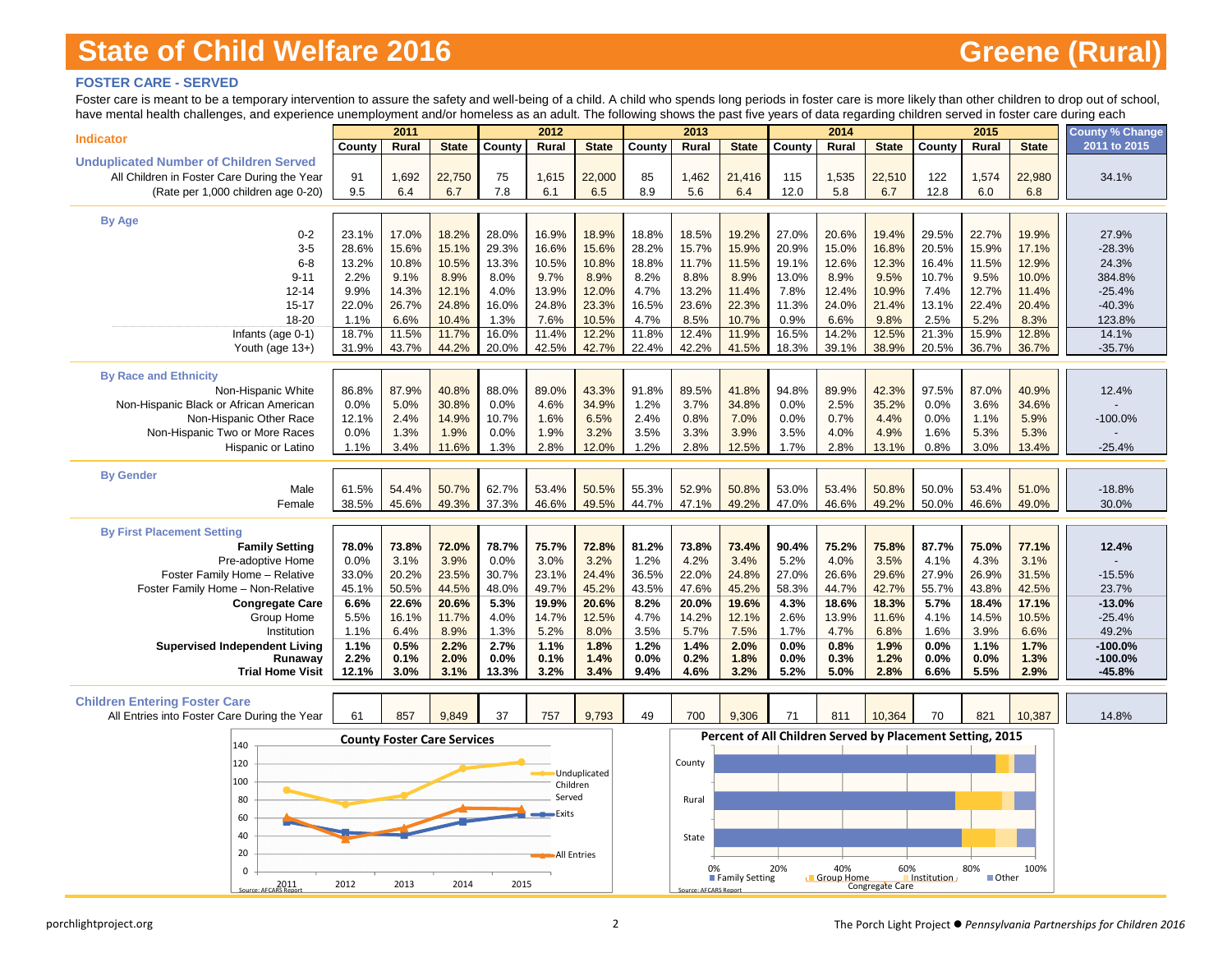### **FOSTER CARE - FIRST TIME ENTRIES**

Data on first time entries provides information on children who have just begun their foster care experience during the past federal fiscal year. How the child welfare system is serving them may say something about current system practice and decision making.

|                                                             |                | 2011                                 |                |                | 2012           |                       |                | 2013           |                |                | 2014                           |                |                                            | 2015           |                | <b>County % Change</b> |
|-------------------------------------------------------------|----------------|--------------------------------------|----------------|----------------|----------------|-----------------------|----------------|----------------|----------------|----------------|--------------------------------|----------------|--------------------------------------------|----------------|----------------|------------------------|
| <b>Indicator</b>                                            | County         | Rural                                | <b>State</b>   | County         | Rural          | <b>State</b>          | County         | Rural          | <b>State</b>   | County         | Rural                          | <b>State</b>   | County                                     | Rural          | <b>State</b>   | 2011 to 2015           |
| <b>Children Entering for the First Time</b>                 |                |                                      |                |                |                |                       |                |                |                |                |                                |                |                                            |                |                |                        |
| First Time Entries During the Year                          | 42             | 637                                  | 6,979          | 18             | 568            | 7,018                 | 38             | 546            | 6,698          | 59             | 658                            | 7,592          | 52                                         | 646            | 7,843          |                        |
| (Rate per 1,000 children age 0-20)                          | 4.4            | 2.4                                  | 2.1            | 1.9            | 2.2            | 2.1                   | 4.0            | 2.1            | 2.0            | 6.2            | 2.5                            | 2.3            | 5.4                                        | 2.5            | 2.3            | 23.8%                  |
| First Time Entries as Percent of All Entries                | 68.9%          | 74.3%                                | 70.9%          | 48.6%          | 75.0%          | 71.7%                 | 77.6%          | 78.0%          | 72.0%          | 83.1%          | 81.1%                          | 73.3%          | 74.3%                                      | 78.7%          | 75.5%          | 7.9%                   |
| <b>By Age</b>                                               |                |                                      |                |                |                |                       |                |                |                |                |                                |                |                                            |                |                |                        |
| $0 - 2$                                                     | 35.7%          | 27.3%                                | 31.7%          | 50.0%          | 28.0%          | 32.2%                 | 31.6%          | 30.2%          | 32.8%          | 42.4%          | 31.9%                          | 32.7%          | 46.2%                                      | 34.8%          | 32.7%          | 29.2%                  |
| $3-5$                                                       | 23.8%          | 12.1%                                | 14.1%          | 16.7%          | 14.3%          | 14.2%                 | 26.3%          | 13.9%          | 14.6%          | 15.3%          | 16.0%                          | 15.7%          | 15.4%                                      | 12.2%          | 14.6%          | $-35.4%$               |
| $6 - 8$                                                     | 11.9%          | 8.0%                                 | 9.3%           | 0.0%           | 9.7%           | 10.1%                 | 15.8%          | 10.8%          | 10.0%          | 15.3%          | 13.1%                          | 11.5%          | 13.5%                                      | 10.8%          | 11.9%          | 13.1%                  |
| $9 - 11$                                                    | 2.4%           | 8.8%                                 | 7.9%           | 16.7%          | 9.3%           | 8.6%                  | 5.3%           | 8.8%           | 8.2%           | 6.8%           | 8.8%                           | 9.2%           | 5.8%                                       | 10.4%          | 9.8%           | 142.3%                 |
| $12 - 14$                                                   | 9.5%           | 17.9%                                | 14.7%          | 0.0%           | 15.1%          | 14.4%                 | 2.6%           | 15.6%          | 13.5%          | 10.2%          | 10.9%                          | 12.7%          | 3.8%                                       | 14.7%          | 13.4%          | -59.6%                 |
| $15 - 17$                                                   | 16.7%          | 25.9%                                | 22.2%          | 16.7%          | 23.6%          | 20.4%                 | 18.4%          | 20.5%          | 20.8%          | 10.2%          | 19.0%                          | 18.0%          | 15.4%                                      | 17.0%          | 17.4%          | $-7.7%$                |
| 18-20                                                       | 0.0%           | 0.0%                                 | 0.1%           | 0.0%           | 0.0%           | 0.0%                  | 0.0%           | 0.2%           | 0.1%           | 0.0%           | 0.3%                           | 0.1%           | 0.0%                                       | 0.0%           | 0.1%           |                        |
| Infants (age 0-1)<br>Youth (age 13+)                        | 31.0%<br>23.8% | 21.7%<br>39.7%                       | 25.7%<br>33.8% | 33.3%<br>16.7% | 21.5%<br>35.4% | 26.2%<br>31.2%        | 23.7%<br>21.1% | 24.5%<br>32.2% | 26.4%<br>31.4% | 30.5%<br>18.6% | 24.2%<br>27.4%                 | 26.3%<br>27.6% | 38.5%<br>19.2%                             | 28.0%<br>28.9% | 26.2%<br>27.5% | 24.3%<br>$-19.2%$      |
|                                                             |                |                                      |                |                |                |                       |                |                |                |                |                                |                |                                            |                |                |                        |
| <b>By Race and Ethnicity</b>                                |                |                                      |                |                |                |                       |                |                |                |                |                                |                |                                            |                |                |                        |
| Non-Hispanic White                                          | 71.4%          | 86.5%                                | 46.1%          | 94.4%          | 89.8%          | 49.3%                 | 89.5%          | 89.4%          | 45.7%          | 96.6%          | 89.2%                          | 46.9%          | 98.1%                                      | 85.0%          | 42.7%          | 37.3%                  |
| Non-Hispanic Black or African American                      | 0.0%           | 5.7%                                 | 27.4%          | 0.0%           | 5.5%           | 31.9%                 | 2.6%           | 3.8%           | 29.6%          | 0.0%           | 2.3%                           | 29.2%          | 0.0%                                       | 4.6%           | 29.1%          |                        |
| Non-Hispanic Other Race                                     | 26.2%          | 3.5%                                 | 12.2%          | 5.6%           | 1.4%           | 4.1%                  | 0.0%           | 0.9%           | 7.9%           | 0.0%           | 0.9%                           | 5.1%           | 0.0%                                       | 1.9%           | 8.7%           | $-100.0%$              |
| Non-Hispanic Two or More Races<br><b>Hispanic or Latino</b> | 0.0%           | 0.8%<br>3.6%                         | 1.9%           | 0.0%           | 1.6%<br>1.8%   | 3.0%                  | 7.9%           | 2.9%           | 3.9%           | 1.7%           | 4.3%                           | 4.9%<br>13.9%  | 1.9%<br>0.0%                               | 4.8%           | 5.6%           |                        |
|                                                             | 2.4%           |                                      | 12.4%          | 0.0%           |                | 11.7%                 | 0.0%           | 2.9%           | 13.0%          | 1.7%           | 3.3%                           |                |                                            | 3.7%           | 14.0%          | $-100.0%$              |
| <b>By Gender</b>                                            |                |                                      |                |                |                |                       |                |                |                |                |                                |                |                                            |                |                |                        |
| Male                                                        | 64.3%          | 52.9%                                | 49.6%          | 55.6%          | 49.8%          | 49.9%                 | 50.0%          | 49.5%          | 50.1%          | 55.9%          | 53.3%                          | 50.9%          | 46.2%                                      | 52.3%          | 50.9%          | $-28.2%$               |
| Female                                                      | 35.7%          | 47.1%                                | 50.4%          | 44.4%          | 50.2%          | 50.1%                 | 50.0%          | 50.5%          | 49.9%          | 44.1%          | 46.7%                          | 49.1%          | 53.8%                                      | 47.7%          | 49.1%          | 50.8%                  |
| <b>By First Placement Setting</b>                           |                |                                      |                |                |                |                       |                |                |                |                |                                |                |                                            |                |                |                        |
| <b>Family Setting</b>                                       | 88.1%          | 72.1%                                | 74.8%          | 94.4%          | 77.8%          | 76.4%                 | 92.1%          | 77.5%          | 76.7%          | 89.8%          | 79.9%                          | 80.7%          | 90.4%                                      | 79.1%          | 80.9%          | 2.6%                   |
| Pre-adoptive Home                                           | 0.0%           | 0.0%                                 | 0.2%           | 0.0%           | 0.2%           | 0.2%                  | 0.0%           | 0.2%           | 0.3%           | 0.0%           | 0.3%                           | 0.2%           | 0.0%                                       | 0.0%           | 0.1%           |                        |
| Foster Family Home - Relative                               | 31.0%          | 25.0%                                | 25.0%          | 44.4%          | 27.8%          | 25.8%                 | 36.8%          | 25.8%          | 27.2%          | 30.5%          | 33.6%                          | 33.1%          | 28.8%                                      | 32.7%          | 33.6%          | $-6.8%$                |
| Foster Family Home - Non-Relative                           | 57.1%          | 47.1%                                | 49.5%          | 50.0%          | 49.8%          | 50.4%                 | 55.3%          | 51.5%          | 49.3%          | 59.3%          | 46.0%                          | 47.5%          | 61.5%                                      | 46.4%          | 47.2%          | 7.7%                   |
| <b>Congregate Care</b>                                      | 7.1%           | 26.5%                                | 22.4%          | 5.6%           | 21.1%          | 21.1%                 | 7.9%           | 21.2%          | 21.0%          | 3.4%           | 16.6%                          | 17.5%          | 7.7%                                       | 18.0%          | 17.0%          | 7.7%                   |
| Group Home                                                  | 4.8%           | 22.0%                                | 14.8%          | 5.6%           | 18.3%          | 14.7%                 | 2.6%           | 16.1%          | 15.0%          | 1.7%           | 13.8%                          | 12.1%          | 3.8%                                       | 14.9%          | 10.7%          | $-19.2%$               |
| Institution                                                 | 2.4%           | 4.6%                                 | 7.6%           | 0.0%           | 2.8%           | 6.4%                  | 5.3%           | 5.1%           | 6.0%           | 1.7%           | 2.7%                           | 5.4%           | 3.8%                                       | 3.1%           | 6.3%           | 61.5%                  |
| <b>Supervised Independent Living</b><br>Runaway             | 0.0%<br>2.4%   | 0.0%<br>0.2%                         | 0.3%<br>0.7%   | 0.0%<br>0.0%   | 0.2%<br>0.0%   | 0.2%<br>0.4%          | 0.0%<br>0.0%   | 0.2%<br>0.4%   | 0.1%<br>0.6%   | 0.0%<br>0.0%   | 0.2%<br>0.3%                   | 0.1%<br>0.4%   | 0.0%<br>0.0%                               | 0.2%<br>0.0%   | 0.2%<br>0.4%   | $-100.0%$              |
| <b>Trial Home Visit</b>                                     | 2.4%           | 1.3%                                 | 1.9%           | 0.0%           | 0.9%           | 1.9%                  | 0.0%           | 0.7%           | 1.5%           | 6.8%           | 3.0%                           | 1.2%           | 1.9%                                       | 2.8%           | 1.5%           | $-19.2%$               |
|                                                             |                |                                      |                |                |                |                       |                |                |                |                |                                |                | <b>First Time Entries into Foster Care</b> |                |                |                        |
| 80                                                          |                | <b>Children Entering Foster Care</b> |                |                |                |                       |                |                |                |                | by Age Group and Year of Entry |                |                                            |                |                |                        |
| 70                                                          |                |                                      |                |                |                |                       |                | 60%            |                |                |                                |                |                                            |                |                |                        |
|                                                             |                |                                      |                |                |                |                       |                | 50%            |                |                |                                |                |                                            |                |                |                        |
| 60                                                          |                |                                      |                |                |                |                       |                |                |                |                |                                |                |                                            |                |                |                        |
| 50                                                          |                |                                      |                |                |                |                       |                | 40%            |                |                |                                |                |                                            |                | 2011           |                        |
| 40                                                          |                |                                      |                |                |                | Re-Entries            |                | 30%            |                |                |                                |                |                                            |                | 2012           |                        |
| 30                                                          |                |                                      |                |                |                |                       |                |                |                |                |                                |                |                                            |                |                |                        |
|                                                             |                |                                      |                |                |                |                       |                | 20%            |                |                |                                |                |                                            |                | $-2013$        |                        |
| 20                                                          |                |                                      |                |                |                | First Time            |                | 10%            |                |                |                                |                |                                            |                | 2014           |                        |
| 10<br>69%                                                   | 49%            | 78%                                  | 83%            | 74%            |                | Entries<br>(including |                |                |                |                |                                |                |                                            |                | 2015           |                        |
| $\Omega$                                                    |                |                                      |                |                |                | percent)              |                | <b>0%</b>      |                |                |                                |                |                                            |                |                |                        |
| 2011                                                        | 2012           | 2013                                 | 2014           |                | 2015           |                       |                |                | $0 - 2$        | $3 - 5$        | $6 - 8$                        | $9 - 11$       | 12-14                                      | $15 - 17$      |                |                        |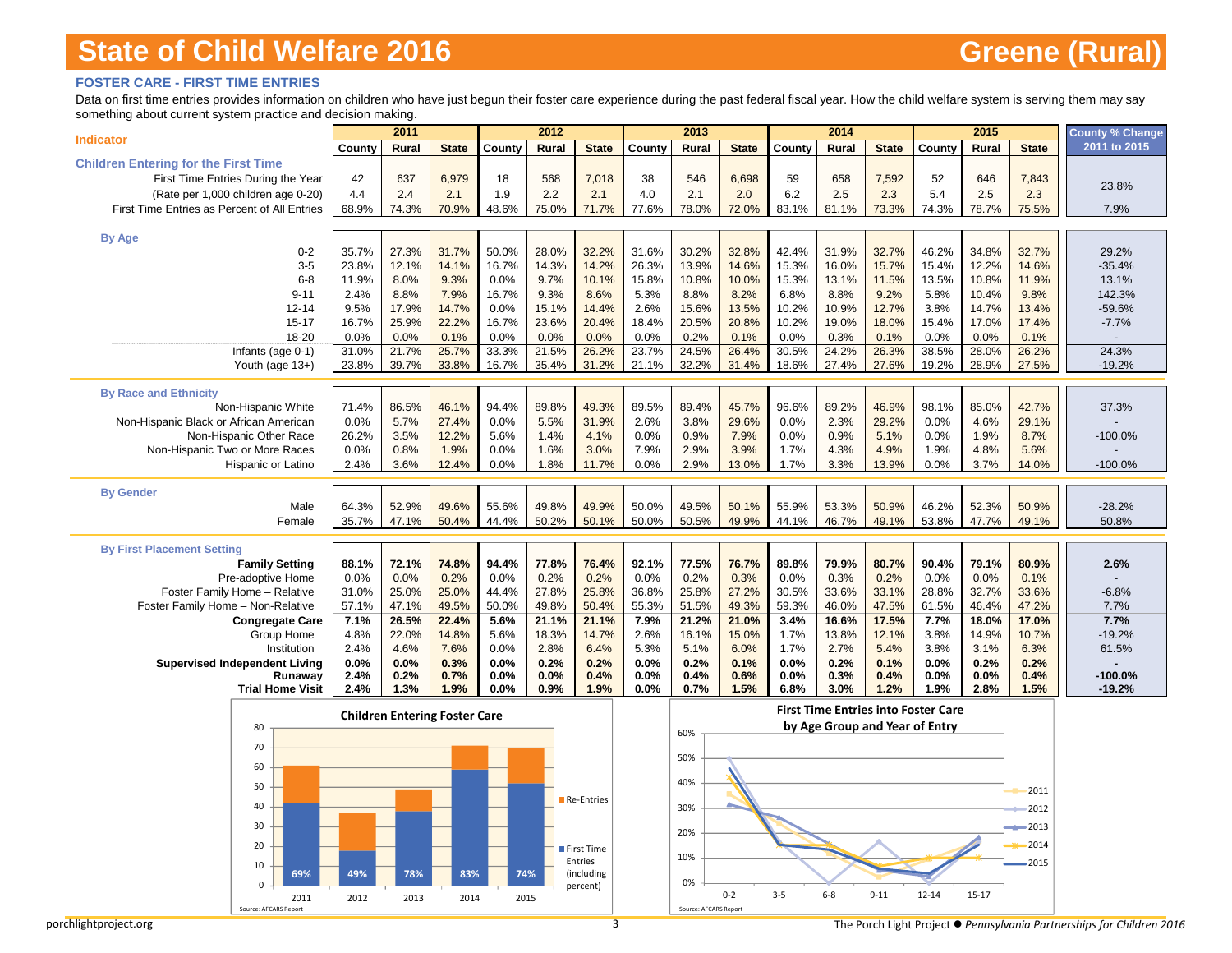### **FOSTER CARE - RE-ENTRIES**

Data on re-entries provides information on children who come back into foster care because of new or continuing challenges at home. Some children experience numerous foster care episodes or cycle in an out of the system. Others can experience large spans of time between foster care episodes, which is why the age of children who typically re-enter is older.

| an out or the system. Others can experience large spans or time between roster care episodes, which is wrightedge or children who typically re-enter is older. |                                   | 2011                               |               |              | 2012         |               |              | 2013                  |               |                       | 2014                             |                   |                                                 | 2015         |               | <b>County % Change</b> |
|----------------------------------------------------------------------------------------------------------------------------------------------------------------|-----------------------------------|------------------------------------|---------------|--------------|--------------|---------------|--------------|-----------------------|---------------|-----------------------|----------------------------------|-------------------|-------------------------------------------------|--------------|---------------|------------------------|
| <b>Indicator</b>                                                                                                                                               | County                            | Rural                              | <b>State</b>  | County       | Rural        | <b>State</b>  | County       | Rural                 | <b>State</b>  | County                | Rural                            | <b>State</b>      | County                                          | Rural        | <b>State</b>  | 2011 to 2015           |
| <b>Children Re-Entering Foster Care</b>                                                                                                                        |                                   |                                    |               |              |              |               |              |                       |               |                       |                                  |                   |                                                 |              |               |                        |
| Re-Entries During the Year                                                                                                                                     | 19                                | 220                                | 2,870         | 19           | 189          | 2,775         | 11           | 154                   | 2,608         | 12                    | 153                              | 2,772             | 18                                              | 175          | 2,544         | $-5.3%$                |
| Re-Entries as Percent of All Entries                                                                                                                           | 31.1%                             | 25.7%                              | 29.1%         | 51.4%        | 25.0%        | 28.3%         | 22.4%        | 22.0%                 | 28.0%         | 16.9%                 | 18.9%                            | 26.7%             | 25.7%                                           | 21.3%        | 24.5%         | $-17.4%$               |
|                                                                                                                                                                |                                   |                                    |               |              |              |               |              |                       |               |                       |                                  |                   |                                                 |              |               |                        |
| <b>By Age</b>                                                                                                                                                  |                                   |                                    |               |              |              |               |              |                       |               |                       |                                  |                   |                                                 |              |               |                        |
| $0 - 2$                                                                                                                                                        | 10.5%                             | 13.2%                              | 8.8%          | 15.8%        | 11.1%        | 8.5%          | 0.0%         | 5.2%                  | 6.6%          | 8.3%                  | 9.2%                             | 8.2%              | 16.7%                                           | 10.3%        | 10.8%         | 58.3%                  |
| $3-5$                                                                                                                                                          | 31.6%                             | 13.2%                              | 7.9%          | 31.6%        | 16.4%        | 9.5%          | 18.2%        | 9.1%                  | 7.8%          | 8.3%                  | 7.2%                             | 9.2%              | 38.9%                                           | 16.0%        | 11.4%         | 23.1%                  |
| $6 - 8$                                                                                                                                                        | 10.5%                             | 5.9%                               | 7.5%          | 15.8%        | 6.9%         | 6.5%          | 18.2%        | 7.8%                  | 7.4%          | 8.3%                  | 8.5%                             | 8.8%              | 5.6%                                            | 8.0%         | 9.0%          | $-47.2%$               |
| $9 - 11$                                                                                                                                                       | 5.3%                              | 7.7%                               | 6.5%          | 5.3%         | 5.8%         | 7.4%          | 9.1%         | 5.8%                  | 6.3%          | 16.7%                 | 9.8%                             | 7.5%              | 5.6%                                            | 5.7%         | 7.9%          | 5.6%                   |
| $12 - 14$                                                                                                                                                      | 15.8%                             | 18.2%                              | 19.7%         | 10.5%        | 17.5%        | 21.7%         | 9.1%         | 20.1%                 | 18.4%         | 25.0%                 | 19.6%                            | 17.1%             | 11.1%                                           | 17.7%        | 16.5%         | $-29.6%$               |
| $15 - 17$                                                                                                                                                      | 26.3%                             | 41.8%                              | 46.9%         | 21.1%        | 41.8%        | 44.1%         | 45.5%        | 45.5%                 | 46.3%         | 33.3%                 | 41.2%                            | 43.7%             | 22.2%                                           | 38.3%        | 38.2%         | $-15.6%$               |
| 18-20                                                                                                                                                          | 0.0%                              | 0.0%                               | 2.6%          | 0.0%         | 0.5%         | 2.5%          | 0.0%         | 6.5%                  | 7.1%          | 0.0%                  | 4.6%                             | 5.7%              | 0.0%                                            | 4.0%         | 6.3%          |                        |
| Infants (age 0-1)                                                                                                                                              | 5.3%                              | 9.1%                               | 5.6%          | 0.0%         | 4.8%         | 4.9%          | 0.0%         | 2.6%                  | 3.8%          | 8.3%                  | 5.9%                             | 5.2%              | 16.7%                                           | 5.7%         | 6.5%          | 216.7%                 |
| Youth (age 13+)                                                                                                                                                | 42.1%                             | 55.9%                              | 65.2%         | 31.6%        | 55.6%        | 64.3%         | 45.5%        | 68.2%                 | 68.6%         | 50.0%                 | 63.4%                            | 63.5%             | 33.3%                                           | 55.4%        | 57.9%         | $-20.8%$               |
|                                                                                                                                                                |                                   |                                    |               |              |              |               |              |                       |               |                       |                                  |                   |                                                 |              |               |                        |
| <b>By Race and Ethnicity</b>                                                                                                                                   |                                   |                                    |               |              |              |               |              |                       |               |                       |                                  |                   |                                                 |              |               |                        |
| Non-Hispanic White                                                                                                                                             | 94.7%                             | 90.9%                              | 34.5%         | 100.0%       | 93.1%        | 35.7%         | 100.0%       | 90.9%                 | 34.3%         | 100.0%                | 94.1%                            | 35.8%             | 100.0%                                          | 86.3%        | 34.7%         | 5.6%                   |
| Non-Hispanic Black or African American                                                                                                                         | 0.0%                              | 3.6%                               | 34.9%         | 0.0%         | 2.6%         | 45.5%         | 0.0%         | 3.2%                  | 44.2%         | 0.0%                  | 2.0%                             | 43.3%             | 0.0%                                            | 4.0%         | 40.4%         |                        |
| Non-Hispanic Other Race                                                                                                                                        | 0.0%                              | 3.6%                               | 18.5%         | 0.0%         | 0.0%         | 4.1%          | 0.0%         | 0.0%                  | 6.7%          | 0.0%                  | 0.7%                             | 4.1%              | 0.0%                                            | 2.3%         | 7.8%          |                        |
| Non-Hispanic Two or More Races<br><b>Hispanic or Latino</b>                                                                                                    | 0.0%<br>5.3%                      | 0.5%<br>1.4%                       | 1.4%<br>10.7% | 0.0%<br>0.0% | 1.1%<br>3.2% | 3.3%<br>11.3% | 0.0%<br>0.0% | 3.9%<br>1.9%          | 3.4%<br>11.4% | 0.0%<br>0.0%          | 0.7%<br>2.6%                     | 4.5%<br>12.2%     | 0.0%<br>0.0%                                    | 5.7%<br>1.7% | 4.9%<br>12.2% | $-100.0%$              |
|                                                                                                                                                                |                                   |                                    |               |              |              |               |              |                       |               |                       |                                  |                   |                                                 |              |               |                        |
| <b>By Gender</b>                                                                                                                                               |                                   |                                    |               |              |              |               |              |                       |               |                       |                                  |                   |                                                 |              |               |                        |
| Male                                                                                                                                                           | 68.4%                             | 52.7%                              | 47.0%         | 63.2%        | 55.6%        | 47.6%         | 27.3%        | 50.0%                 | 48.1%         | 41.7%                 | 53.6%                            | 50.6%             | 44.4%                                           | 57.7%        | 50.5%         | $-35.0%$               |
| Female                                                                                                                                                         | 31.6%                             | 47.3%                              | 53.0%         | 36.8%        | 44.4%        | 52.4%         | 72.7%        | 50.0%                 | 51.9%         | 58.3%                 | 46.4%                            | 49.4%             | 55.6%                                           | 42.3%        | 49.5%         | 75.9%                  |
|                                                                                                                                                                |                                   |                                    |               |              |              |               |              |                       |               |                       |                                  |                   |                                                 |              |               |                        |
| <b>By Placement Setting at Re-Entry</b>                                                                                                                        |                                   |                                    |               |              |              |               |              |                       |               |                       |                                  |                   |                                                 |              |               |                        |
| <b>Family Setting</b>                                                                                                                                          | 78.9%                             | 61.8%                              | 50.9%         | 84.2%        | 58.7%        | 50.5%         | 81.8%        | 52.6%                 | 48.5%         | 83.3%                 | 57.5%                            | 53.7%             | 72.2%                                           | 57.7%        | 58.0%         | $-8.5%$                |
| Pre-adoptive Home                                                                                                                                              | 0.0%                              | 0.0%                               | 0.3%          | 0.0%         | 0.0%         | 0.4%          | 0.0%         | 0.0%                  | 0.2%          | 0.0%                  | 0.0%                             | 0.2%              | 0.0%                                            | 0.0%         | 0.6%          |                        |
| Foster Family Home - Relative                                                                                                                                  | 26.3%                             | 11.8%                              | 17.2%         | 26.3%        | 18.0%        | 16.5%         | 36.4%        | 11.0%                 | 14.9%         | 0.0%                  | 19.0%                            | 20.2%             | 11.1%                                           | 16.0%        | 24.3%         | $-57.8%$               |
| Foster Family Home - Non-Relative                                                                                                                              | 52.6%                             | 50.0%                              | 33.3%         | 57.9%        | 40.7%        | 33.5%         | 45.5%        | 41.6%                 | 33.3%         | 83.3%                 | 38.6%                            | 33.3%             | 61.1%                                           | 41.7%        | 33.1%         | 16.1%                  |
| <b>Congregate Care</b>                                                                                                                                         | 15.8%                             | 37.3%                              | 42.7%         | 10.5%        | 40.7%        | 45.3%         | 18.2%        | 45.5%                 | 44.4%         | 16.7%                 | 40.5%                            | 40.6%             | 16.7%                                           | 40.0%        | 37.1%         | 5.6%                   |
| Group Home                                                                                                                                                     | 10.5%                             | 30.9%                              | 23.8%         | 5.3%         | 34.4%        | 26.0%         | 9.1%         | 35.7%                 | 26.7%         | 16.7%                 | 32.7%                            | 24.8%             | 11.1%                                           | 31.4%        | 22.3%         | 5.6%                   |
| Institution                                                                                                                                                    | 5.3%                              | 6.4%                               | 18.9%         | 5.3%         | 6.3%         | 19.2%         | 9.1%         | 9.7%                  | 17.7%         | 0.0%                  | 7.8%                             | 15.9%             | 5.6%                                            | 8.6%         | 14.8%         | 5.6%                   |
| <b>Supervised Independent Living</b>                                                                                                                           | 0.0%                              | 0.0%                               | 1.6%          | 5.3%         | 0.5%         | 0.8%          | 0.0%         | 1.3%                  | 1.6%          | 0.0%                  | 1.3%                             | 1.6%              | 0.0%                                            | 0.0%         | 1.7%          |                        |
| Runaway                                                                                                                                                        | 5.3%                              | 0.5%                               | 4.2%          | 0.0%         | 0.0%         | 2.5%          | 0.0%         | 0.0%                  | 4.3%          | 0.0%                  | 0.0%                             | 3.3%              | 0.0%                                            | 0.0%         | 2.4%          | $-100.0%$              |
| <b>Trial Home Visit</b>                                                                                                                                        | 0.0%                              | 0.5%                               | 0.7%          | 0.0%         | 0.0%         | 1.0%          | 0.0%         | 0.6%                  | 1.2%          | 0.0%                  | 0.7%                             | 0.8%              | 11.1%                                           | 2.3%         | 0.8%          |                        |
|                                                                                                                                                                |                                   | <b>Re-Entries into Foster Care</b> |               |              |              |               |              |                       |               |                       |                                  |                   | <b>Percent of Children by Placement Setting</b> |              |               |                        |
|                                                                                                                                                                | by Age Group and Year of Re-Entry |                                    |               |              |              |               |              |                       |               |                       | at Re-Entry to Foster Care, 2015 |                   |                                                 |              |               |                        |
| 50%                                                                                                                                                            |                                   |                                    |               |              |              |               |              |                       |               |                       |                                  |                   |                                                 |              |               |                        |
| 45%                                                                                                                                                            |                                   |                                    |               |              |              |               |              | County                |               |                       |                                  |                   |                                                 |              |               |                        |
| 40%                                                                                                                                                            |                                   |                                    |               |              |              |               |              |                       |               |                       |                                  |                   |                                                 |              |               |                        |
| 35%                                                                                                                                                            |                                   |                                    |               |              |              | 2011          |              |                       |               |                       |                                  |                   |                                                 |              |               |                        |
| 30%                                                                                                                                                            |                                   |                                    |               |              |              |               |              | Rural                 |               |                       |                                  |                   |                                                 |              |               |                        |
| 25%                                                                                                                                                            |                                   |                                    |               |              |              | 2012          |              |                       |               |                       |                                  |                   |                                                 |              |               |                        |
| 20%                                                                                                                                                            |                                   |                                    |               |              |              | 2013          |              |                       |               |                       |                                  |                   |                                                 |              |               |                        |
| 15%                                                                                                                                                            |                                   |                                    |               |              |              | 2014          |              | State                 |               |                       |                                  |                   |                                                 |              |               |                        |
| 10%                                                                                                                                                            |                                   |                                    |               |              |              | 2015          |              |                       |               |                       |                                  |                   |                                                 |              |               |                        |
| 5%                                                                                                                                                             |                                   |                                    |               |              |              |               |              |                       |               |                       |                                  |                   |                                                 |              |               |                        |
| 0%<br>$0 - 2$<br>$3 - 5$                                                                                                                                       | $6 - 8$                           | $9 - 11$                           | $12 - 14$     | $15 - 17$    | 18-20        |               |              | 0%                    |               | 20%<br>Family Setting | 40%                              | 60%<br>Group Home | Institution                                     | 80%<br>Other | 100%          |                        |
| Source: AFCARS Report                                                                                                                                          |                                   |                                    |               |              |              |               |              | Source: AFCARS Report |               |                       |                                  | Congregate Care   |                                                 |              |               |                        |
|                                                                                                                                                                |                                   |                                    |               |              |              |               |              |                       |               |                       |                                  |                   |                                                 |              |               |                        |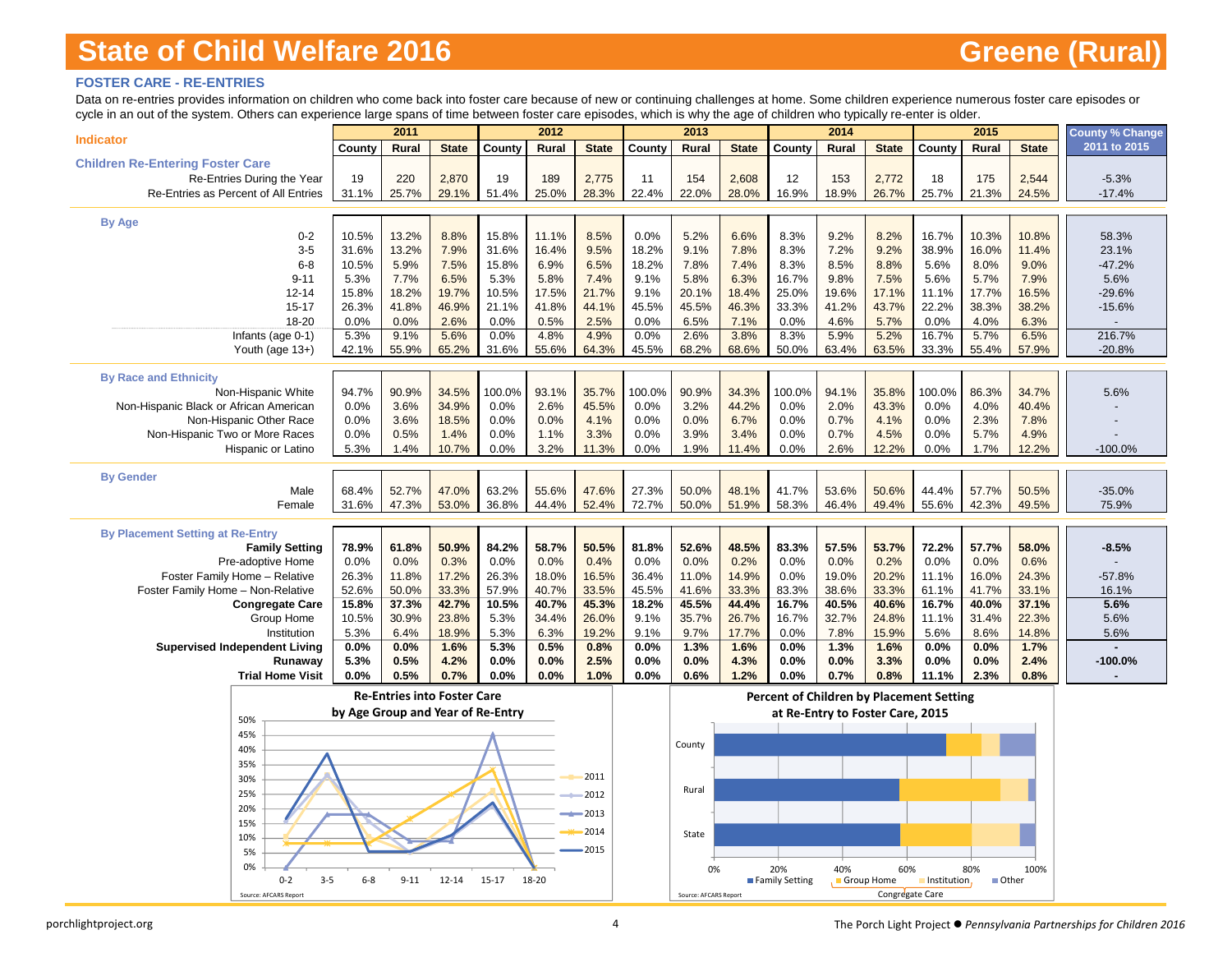### **FOSTER CARE - GOALS**

All children in foster care have a court-ordered permanency goal, which directs the efforts of the child welfare agency toward a certain family outcome for each child. This data provides information on the most recent goal for every child served in foster care during the federal fiscal year.

|                                                                                             |             | 2011         |               |             | 2012          |               |               | 2013          |               |               | 2014         |               |             | 2015         |               | <b>County % Change</b>   |
|---------------------------------------------------------------------------------------------|-------------|--------------|---------------|-------------|---------------|---------------|---------------|---------------|---------------|---------------|--------------|---------------|-------------|--------------|---------------|--------------------------|
| <b>Indicator</b>                                                                            | County      | Rural        | <b>State</b>  | County      | Rural         | <b>State</b>  | County        | Rural         | <b>State</b>  | County        | Rural        | <b>State</b>  | County      | Rural        | <b>State</b>  | 2011 to 2015             |
| <b>Percent of Children by Case Plan Goal</b>                                                |             |              |               |             |               |               |               |               |               |               |              |               |             |              |               |                          |
| <b>Permanency Goals</b>                                                                     | 98.9%       | 93.3%        | 91.0%         | 98.7%       | 91.2%         | 90.9%         | 96.5%         | 91.7%         | 92.8%         | 99.1%         | 94.9%        | 93.6%         | 100.0%      | 96.7%        | 95.2%         | 1.1%                     |
| Reunify With Parent(s) or Principal Caretaker(s)                                            | 76.9%       | 69.0%        | 68.0%         | 84.0%       | 65.9%         | 69.6%         | 76.5%         | 64.0%         | 70.5%         | 73.9%         | 69.5%        | 72.6%         | 78.7%       | 70.5%        | 73.1%         | 2.3%                     |
| Adoption                                                                                    | 15.4%       | 17.3%        | 17.6%         | 13.3%       | 17.1%         | 16.6%         | 16.5%         | 18.6%         | 16.7%         | 23.5%         | 17.0%        | 16.1%         | 20.5%       | 20.0%        | 17.4%         | 33.2%                    |
| Guardianship                                                                                | 2.2%        | 3.3%         | 2.8%          | 0.0%        | 5.6%          | 3.1%          | 2.4%          | 7.1%          | 3.6%          | 0.0%          | 6.0%         | 3.1%          | 0.0%        | 4.3%         | 3.0%          | $-100.0%$                |
| Live with Relative(s)                                                                       | 4.4%        | 3.7%         | 2.7%          | 1.3%        | 2.6%          | 1.6%          | 1.2%          | 1.9%          | 2.1%          | 1.7%          | 2.4%         | 1.8%          | 0.8%        | 1.9%         | 1.7%          | $-81.4%$                 |
| <b>Another Planned Permanent Living</b>                                                     | 1.1%        | 6.7%         | 9.0%          | 1.3%        | 8.8%          | 9.1%          | 3.5%          | 8.3%          | 7.2%          | 0.9%          | 5.1%         | 6.4%          | 0.0%        | 3.3%         | 4.8%          | $-100.0%$                |
| <b>Arrangement (APPLA)</b>                                                                  |             |              |               |             |               |               |               |               |               |               |              |               |             |              |               |                          |
| Long Term Foster Care                                                                       | 1.1%        | 3.3%         | 3.4%          | 0.0%        | 4.8%          | 3.2%          | 0.0%          | 3.3%          | 2.1%          | 0.0%          | 1.3%         | 1.8%          | 0.0%        | 0.7%         | 1.2%          | $-100.0%$                |
| Emancipation                                                                                | 0.0%        | 3.4%         | 5.5%          | 1.3%        | 4.0%          | 5.9%          | 3.5%          | 5.0%          | 5.1%          | 0.9%          | 3.8%         | 4.6%          | 0.0%        | 2.7%         | 3.6%          |                          |
|                                                                                             |             |              |               |             |               |               |               |               |               |               |              |               |             |              |               |                          |
| <b>APPLA By Age as % of Age Group Served</b>                                                |             |              |               |             |               |               |               |               |               |               |              |               |             |              |               |                          |
| $0 - 15$                                                                                    | 0.0%        | 1.7%         | 1.6%          | 0.0%        | 2.7%          | 1.7%          | 0.0%          | 2.1%          | 1.1%          | 0.0%          | 0.7%         | 0.8%          | 0.0%        | 0.1%         | 0.4%          |                          |
| 16-20                                                                                       | 5.9%        | 18.5%        | 27.0%         | 9.1%        | 24.6%         | 28.4%         | 21.4%         | 25.8%         | 23.6%         | 9.1%          | 18.4%        | 23.1%         | 0.0%        | 14.7%        | 19.4%         | $-100.0%$                |
|                                                                                             |             |              |               |             |               |               |               |               |               |               |              |               |             |              |               |                          |
| <b>APPLA By Discharge Reason</b>                                                            |             |              |               |             |               |               |               |               |               |               |              |               |             |              |               |                          |
| <b>Exit to Permanent Arrangements</b>                                                       | 0.0%        | 18.9%        | 28.8%         | 0.0%        | 28.6%         | 34.1%         | 0.0%          | 25.4%         | 28.9%         | 0.0%          | 15.0%        | 19.4%         | 0.0%        | 16.7%        | 23.0%         |                          |
| Reunification                                                                               | 0.0%        | 16.2%        | 23.9%         | 0.0%        | 20.6%         | 29.6%         | 0.0%          | 6.8%          | 22.8%         | 0.0%          | 10.0%        | 14.5%         | 0.0%        | 16.7%        | 17.6%         |                          |
| (number of months until reunification)                                                      | 0.0         | 28.7         | 36.2          | 0.0         | 54.0          | 37.2          | 0.0           | 16.5          | 27.8          | 0.0           | 33.4         | 36.2          | 0.0         | 46.8         | 27.5          |                          |
| Adoption                                                                                    | 0.0%        | 0.0%         | 0.0%          | 0.0%        | 0.0%          | 0.1%          | 0.0%          | 0.0%          | 0.5%          | 0.0%          | 0.0%         | 0.3%          | 0.0%        | 0.0%         | 0.2%          |                          |
| (number of months until adoption)                                                           | 0.0         | 0.0          | 0.0           | 0.0         | 0.0           | 76.0          | 0.0           | 0.0           | 41.1          | 0.0           | 0.0          | 149.3         | 0.0         | 0.0          | 31.2          |                          |
| Guardianship                                                                                | 0.0%        | 2.7%         | 2.1%          | 0.0%        | 6.3%          | 1.7%          | 0.0%          | 16.9%         | 3.4%          | 0.0%          | 5.0%         | 2.5%          | 0.0%        | 0.0%         | 1.4%          |                          |
| (number of month until guardianship)<br>Live with Other Relatives                           | 0.0<br>0.0% | 27.1<br>0.0% | 38.7          | 0.0<br>0.0% | 21.7<br>1.6%  | 35.3          | 0.0<br>0.0%   | 23.6<br>1.7%  | 32.0<br>2.2%  | 0.0<br>0.0%   | 17.8<br>0.0% | 27.8<br>2.1%  | 0.0<br>0.0% | 0.0          | 18.0<br>3.7%  |                          |
|                                                                                             |             |              | 2.8%          |             |               | 2.6%          |               |               |               |               |              |               |             | 0.0%         |               |                          |
| (number of months until living with relatives)<br><b>Exit to Non-Permanent Arrangements</b> | 0.0<br>0.0% | 0.0<br>81.1% | 30.8<br>71.0% | 0.0<br>0.0% | 19.8<br>71.4% | 25.8<br>65.8% | 0.0<br>100.0% | 11.3<br>74.6% | 30.6<br>70.8% | 0.0<br>100.0% | 0.0<br>85.0% | 15.9<br>80.4% | 0.0<br>0.0% | 0.0<br>83.3% | 37.1<br>76.4% |                          |
| Emancipation                                                                                | 0.0%        | 78.4%        | 63.8%         | 0.0%        | 69.8%         | 60.5%         | 100.0%        | 71.2%         | 64.2%         | 100.0%        | 82.5%        | 73.0%         | 0.0%        | 80.0%        | 71.7%         |                          |
| (number of months until emancipation)                                                       | 0.0         | 35.7         | 40.4          | 0.0         | 35.1          | 40.6          | 76.2          | 43.5          | 33.1          | 9.7           | 44.3         | 33.5          | 0.0         | 40.6         | 34.3          |                          |
| <b>Transfer to Another Agency</b>                                                           | 0.0%        | 2.7%         | 4.4%          | 0.0%        | 1.6%          | 3.6%          | 0.0%          | 3.4%          | 3.6%          | 0.0%          | 2.5%         | 5.5%          | 0.0%        | 3.3%         | 2.7%          |                          |
| (number of months until transfer)                                                           | 0.0         | 17.9         | 80.7          | 0.0         | 98.6          | 51.5          | 0.0           | 41.6          | 46.4          | 0.0           | 20.2         | 13.0          | 0.0         | 84.3         | 40.7          |                          |
| Runaway                                                                                     | 0.0%        | 0.0%         | 2.8%          | 0.0%        | 0.0%          | 1.6%          | 0.0%          | 0.0%          | 3.1%          | 0.0%          | 0.0%         | 1.9%          | 0.0%        | 0.0%         | 2.0%          |                          |
| (number of months until running away)                                                       | 0.0         | 0.0          | 37.9          | 0.0         | 0.0           | 8.9           | 0.0           | 0.0           | 26.5          | 0.0           | 0.0          | 16.3          | 0.0         | 0.0          | 23.4          |                          |
| Death of Child                                                                              | 0.0%        | 0.0%         | 0.1%          | 0.0%        | 0.0%          | 0.1%          | 0.0%          | 0.0%          | 0.3%          | 0.0%          | 0.0%         | 0.2%          | 0.0%        | 0.0%         | 0.6%          | $\overline{\phantom{a}}$ |
| (number of months until death of a child)                                                   | 0.0         | 0.0          | 142.5         | 0.0         | 0.0           | 42.8          | 0.0           | 0.0           | 92.4          | 0.0           | 0.0          | 129.8         | 0.0         | 0.0          | 9.0           |                          |



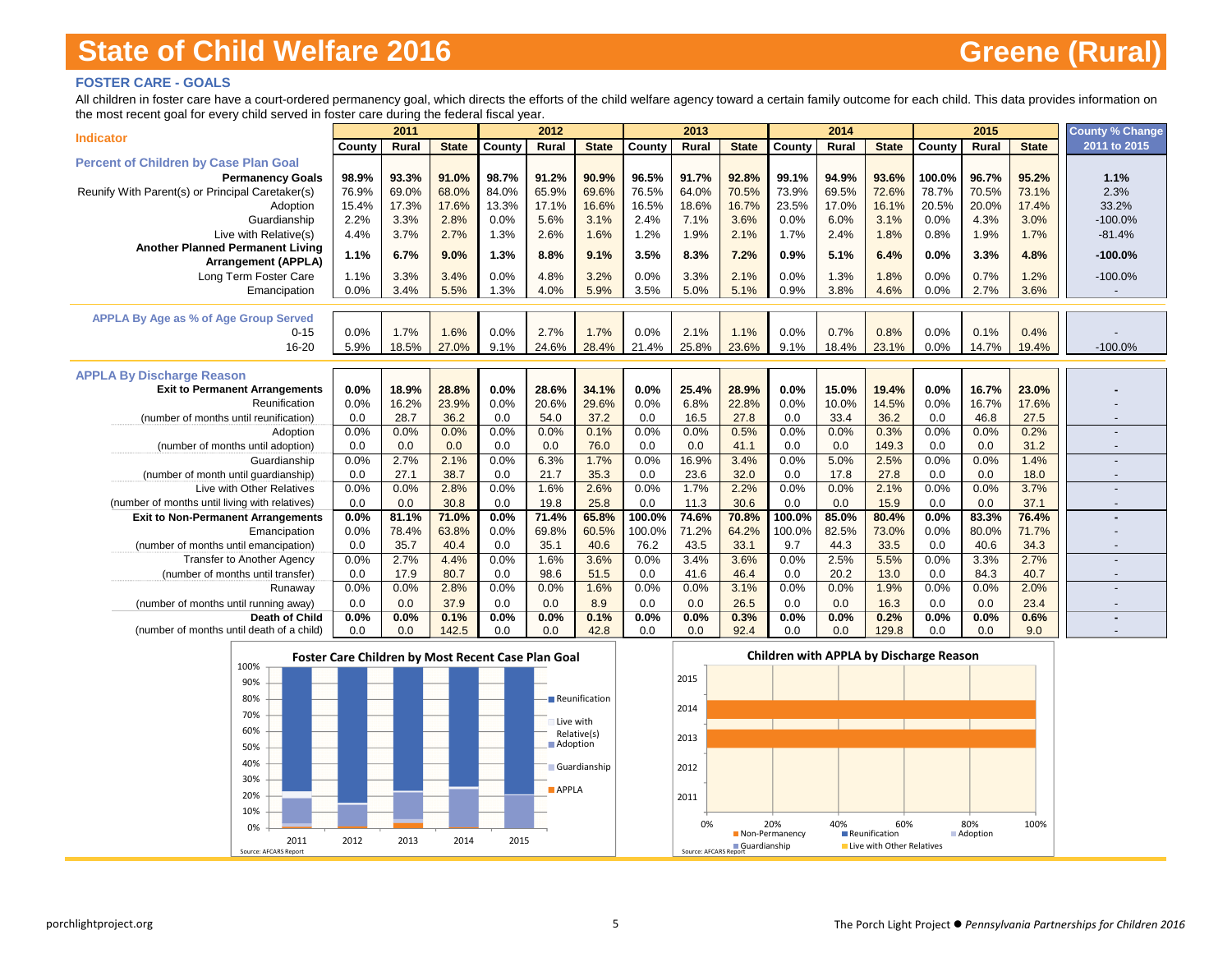### **FOSTER CARE - EXITS**

Data on foster care exits provides information on children who left foster care during the federal fiscal year, where they went when they left and how long their most recent episode of foster care was. A paramount goal of the foster care system is to assure every child has the lifelong support of a permanent family.

| <b>Indicator</b>                               |         | 2011  |              |        | 2012  |              |        | 2013  |              |        | 2014  |              |        | 2015    |              | <b>County % Change</b> |
|------------------------------------------------|---------|-------|--------------|--------|-------|--------------|--------|-------|--------------|--------|-------|--------------|--------|---------|--------------|------------------------|
|                                                | County  | Rural | <b>State</b> | County | Rural | <b>State</b> | County | Rural | <b>State</b> | County | Rural | <b>State</b> | County | Rural   | <b>State</b> | 2011 to 2015           |
| <b>Children Exiting Foster Care</b>            |         |       |              |        |       |              |        |       |              |        |       |              |        |         |              |                        |
| <b>Total Children Leaving Foster Care</b>      | 56      | 881   | 10,630       | 44     | 893   | 10,098       | 41     | 751   | 9,123        | 56     | 752   | 9,769        | 64     | 807     | 9,471        | 14.3%                  |
| Percent of Children Leaving Foster Care        | 74.7%   | 54.6% | 46.7%        | 51.8%  | 61.1% | 45.9%        | 35.7%  | 48.9% | 42.6%        | 45.9%  | 47.8% | 43.4%        | 52.5%  | 51.3%   | 41.2%        | $-29.7%$               |
| (number of months until leaving)               | 3.4     | 7.9   | 11.7         | 6.5    | 11.0  | 11.9         | 6.7    | 10.6  | 11.9         | 0.9    | 9.1   | 10.7         | 5.5    | 11.1    | 11.4         | 61.4%                  |
|                                                |         |       |              |        |       |              |        |       |              |        |       |              |        |         |              |                        |
| <b>By Discharge Reason</b>                     |         |       |              |        |       |              |        |       |              |        |       |              |        |         |              |                        |
| <b>Exit to Permanent Arrangements</b>          | 98.2%   | 90.5% | 89.5%        | 100.0% | 90.5% | 87.9%        | 82.9%  | 89.6% | 89.3%        | 87.5%  | 91.1% | 86.9%        | 96.9%  | 92.9%   | 85.0%        | $-1.4%$                |
| Reunification                                  | 78.6%   | 66.4% | 59.3%        | 81.8%  | 60.4% | 60.1%        | 58.5%  | 52.9% | 57.3%        | 69.6%  | 61.3% | 57.2%        | 65.6%  | 60.7%   | 54.5%        | $-16.5%$               |
| (number of months until reunification)         | 3.0     | 3.0   | 5.9          | 4.7    | 5.8   | 6.1          | 3.0    | 4.8   | 6.0          | 0.4    | 5.6   | 5.5          | 3.0    | 7.0     | 5.7          | $-0.5%$                |
| Adoption                                       | 10.7%   | 12.7% | 18.8%        | 11.4%  | 17.4% | 18.0%        | 9.8%   | 20.0% | 20.2%        | 12.5%  | 13.0% | 18.6%        | 28.1%  | 21.2%   | 18.7%        | 162.5%                 |
| (number of months until adoption)              | 31.6    | 29.6  | 29.6         | 27.4   | 31.5  | 27.6         | 34.3   | 28.2  | 26.7         | 31.2   | 27.3  | 27.4         | 26.9   | 26.3    | 28.3         | $-14.7%$               |
| Guardianship                                   | 8.9%    | 6.4%  | 6.0%         | 0.0%   | 7.3%  | 5.4%         | 7.3%   | 9.3%  | 6.4%         | 0.0%   | 9.4%  | 6.1%         | 0.0%   | 5.1%    | 6.5%         | $-100.0%$              |
| (number of month until guardianship)           | 34.6    | 19.6  | 22.2         | 0.0    | 17.8  | 20.4         | 21.2   | 18.7  | 21.2         | 0.0    | 21.4  | 20.8         | 0.0    | 18.4    | 21.1         | $-100.0%$              |
| Live with Other Relatives                      | 0.0%    | 5.0%  | 5.4%         | 6.8%   | 5.5%  | 4.4%         | 7.3%   | 7.5%  | 5.5%         | 5.4%   | 7.3%  | 5.0%         | 3.1%   | 5.9%    | 5.4%         |                        |
| (number of months until living with relatives) | 0.0     | 5.1   | 2.7          | 7.5    | 4.3   | 2.7          | 2.8    | 4.7   | 2.6          | 0.3    | 10.7  | 1.0          | 6.6    | 8.6     | 3.0          |                        |
| <b>Exit to Non-Permanent Arrangements</b>      | 1.8%    | 9.4%  | 10.4%        | 0.0%   | 9.5%  | 12.0%        | 14.6%  | 10.1% | 10.5%        | 10.7%  | 8.8%  | 13.0%        | 3.1%   | 7.1%    | 14.8%        | 75.0%                  |
| Emancipation                                   | 0.0%    | 7.6%  | 7.8%         | 0.0%   | 8.5%  | 8.0%         | 9.8%   | 7.7%  | 8.1%         | 3.6%   | 7.3%  | 7.7%         | 1.6%   | 6.2%    | 7.8%         |                        |
| (number of months until emancipation)          | 0.0     | 25.8  | 36.8         | 0.0    | 32.3  | 37.4         | 42.6   | 36.2  | 31.4         | 6.8    | 31.4  | 29.6         | 1.0    | 21.6    | 28.1         |                        |
| <b>Transfer to Another Agency</b>              | 1.8%    | 1.8%  | 2.2%         | 0.0%   | 1.0%  | 1.6%         | 4.9%   | 2.1%  | 2.0%         | 7.1%   | 1.2%  | 4.3%         | 1.6%   | 0.7%    | 5.8%         | $-12.5%$               |
| (number of months until transfer)              | 6.8     | 6.6   | 5.9          | 0.0    | 11.0  | 5.3          | 2.9    | 10.4  | 6.0          | 3.4    | 10.3  | 5.0          | 0.2    | 26.3    | 6.7          | $-96.6%$               |
| Runaway                                        | 0.0%    | 0.0%  | 0.5%         | 0.0%   | 0.0%  | 2.4%         | 0.0%   | 0.3%  | 0.5%         | 0.0%   | 0.3%  | 1.1%         | 0.0%   | 0.1%    | 1.3%         |                        |
| (number of months until running away)          | 0.0     | 0.0   | 18.6         | 0.0    | 0.0   | 4.8          | 0.0    | 41.6  | 14.9         | 0.0    | 25.2  | 13.2         | 0.0    | 25.7    | 15.5         |                        |
| <b>Death of Child</b>                          | $0.0\%$ | 0.1%  | 0.1%         | 0.0%   | 0.0%  | 0.1%         | 2.4%   | 0.3%  | 0.2%         | 1.8%   | 0.1%  | 0.1%         | 0.0%   | $0.0\%$ | 0.1%         |                        |
| (number of months until death of a child)      | 0.0     | 19.9  | 12.7         | 0.0    | 0.0   | 4.7          | 1.0    | 5.1   | 11.9         | 13.7   | 13.7  | 30.9         | 0.0    | 0.0     | 4.9          |                        |

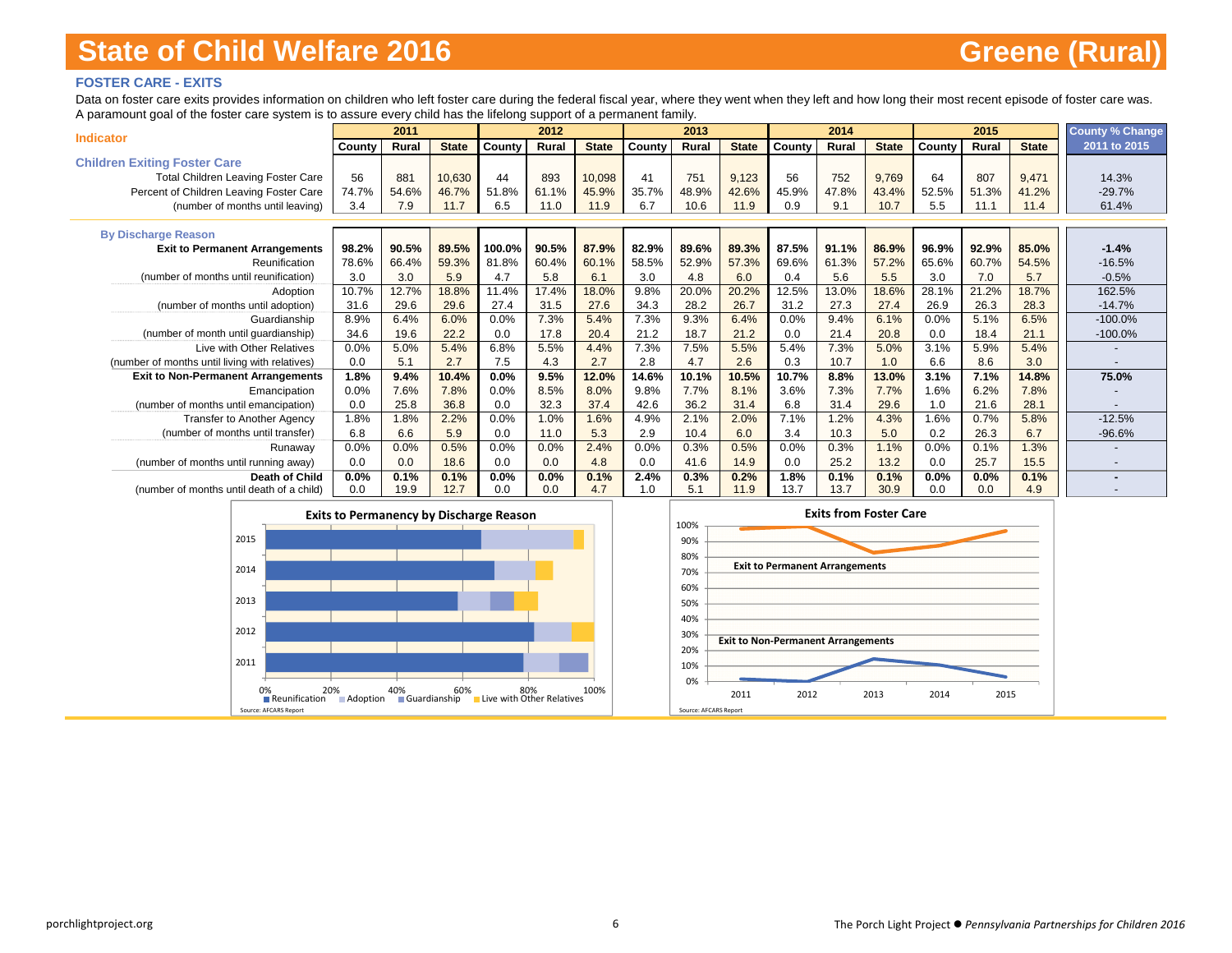### **FOSTER CARE - REMAINING IN CARE**

Data on children remaining in foster care provides information on children who did not leave foster care during the year but are still in foster care on the last day of the federal fiscal year. This data includes all children in foster care on September 30. Some of these children may have just entered foster care days prior to the end of the fiscal year and others may have been in foster care for many

|                                               |                | 2011           |               |                | 2012           |               |               | 2013           |                |                | 2014           |               |                | 2015           |                | <b>County % Change</b> |
|-----------------------------------------------|----------------|----------------|---------------|----------------|----------------|---------------|---------------|----------------|----------------|----------------|----------------|---------------|----------------|----------------|----------------|------------------------|
| <b>Indicator</b>                              | County         | <b>Rural</b>   | <b>State</b>  | County         | Rural          | <b>State</b>  | County        | <b>Rural</b>   | <b>State</b>   | County         | <b>Rural</b>   | <b>State</b>  | County         | Rural          | <b>State</b>   | 2011 to 2015           |
| <b>Children Remaining in Foster Care</b>      |                |                |               |                |                |               |               |                |                |                |                |               |                |                |                |                        |
| Children in Foster Care on Last Day           | 44             | 917            | 13,701        | 38             | 816            | 13,566        | 47            | 774            | 13,697         | 62             | 840            | 14,162        | 68             | 849            | 14,859         | 54.5%                  |
| (number of months children have been in care) | 6.0            | 14.6           | 13.6          | 9.2            | 12.7           | 13.0          | 9.8           | 12.6           | 13.1           | 12.7           | 12.4           | 12.6          | 9.6            | 10.6           | 12.5           | 59.0%                  |
|                                               |                |                |               |                |                |               |               |                |                |                |                |               |                |                |                |                        |
| <b>By Age</b>                                 |                |                |               |                |                |               |               |                |                |                |                |               |                |                |                |                        |
| $0 - 2$<br>$3-5$                              | 34.1%<br>31.8% | 16.9%<br>15.6% | 18.9%         | 21.1%          | 17.6%          | 19.5%         | 19.1%         | 20.0%<br>13.8% | 19.9%          | 27.4%          | 22.5%<br>14.9% | 20.0%         | 29.4%          | 24.3%<br>14.5% | 21.0%          | $-13.7%$<br>$-49.2%$   |
| $6 - 8$                                       | 18.2%          | 11.8%          | 14.6%         | 34.2%<br>15.8% | 16.7%<br>10.4% | 15.3%         | 31.9%         | 10.2%          | 15.6%<br>11.6% | 16.1%<br>19.4% |                | 16.7%         | 16.2%          | 11.8%          | 16.7%          | 5.1%                   |
| $9 - 11$                                      | 0.0%           | 9.5%           | 10.3%<br>8.7% | 10.5%          | 10.5%          | 10.9%<br>9.2% | 25.5%<br>8.5% | 9.7%           | 9.1%           | 16.1%          | 12.6%<br>9.6%  | 12.4%<br>9.6% | 19.1%<br>10.3% | 9.5%           | 12.9%<br>10.7% |                        |
| $12 - 14$                                     | 4.5%           | 15.0%          | 12.7%         | 2.6%           | 14.2%          | 12.4%         | 4.3%          | 15.6%          | 11.7%          | 9.7%           | 12.3%          | 11.5%         | 10.3%          | 13.2%          | 11.7%          | 126.5%                 |
| $15 - 17$                                     | 9.1%           | 24.8%          | 25.2%         | 13.2%          | 24.9%          | 23.4%         | 10.6%         | 23.6%          | 22.6%          | 11.3%          | 24.3%          | 21.1%         | 13.2%          | 22.9%          | 20.2%          | 45.6%                  |
| 18-20                                         | 2.3%           | 6.4%           | 9.7%          | 2.6%           | 5.6%           | 9.4%          | 0.0%          | 7.0%           | 9.5%           | 0.0%           | 3.8%           | 8.4%          | 1.5%           | 3.9%           | 6.8%           | $-35.3%$               |
| Infants (age 0-1)                             | 27.3%          | 11.3%          | 12.6%         | 13.2%          | 11.9%          | 13.2%         | 12.8%         | 14.3%          | 12.7%          | 19.4%          | 15.5%          | 13.2%         | 19.1%          | 16.8%          | 13.9%          | $-29.9%$               |
| Youth (age 13+)                               | 15.9%          | 41.9%          | 44.4%         | 18.4%          | 41.1%          | 41.9%         | 10.6%         | 41.7%          | 40.7%          | 19.4%          | 37.0%          | 37.8%         | 22.1%          | 36.4%          | 35.2%          | 38.7%                  |
|                                               |                |                |               |                |                |               |               |                |                |                |                |               |                |                |                |                        |
| <b>By Race and Ethnicity</b>                  |                |                |               |                |                |               |               |                |                |                |                |               |                |                |                |                        |
| Non-Hispanic White                            | 81.8%          | 87.6%          | 39.4%         | 94.7%          | 89.6%          | 40.9%         | 91.5%         | 90.1%          | 38.7%          | 96.8%          | 89.2%          | 40.1%         | 97.1%          | 86.3%          | 37.9%          | 18.6%                  |
| Non-Hispanic Black or African American        | 0.0%           | 4.9%           | 31.0%         | 0.0%           | 4.4%           | 37.5%         | 0.0%          | 3.5%           | 37.1%          | 0.0%           | 2.7%           | 38.3%         | 0.0%           | 4.0%           | 36.9%          |                        |
| Non-Hispanic Other Race                       | 15.9%          | 2.0%           | 15.9%         | 5.3%           | 1.2%           | 6.0%          | 0.0%          | 0.4%           | 7.8%           | 0.0%           | 0.6%           | 3.9%          | 0.0%           | 1.2%           | 6.0%           | $-100.0%$              |
| Non-Hispanic Two or More Races                | 0.0%           | 1.9%           | 2.0%          | 0.0%           | 2.5%           | 3.3%          | 6.4%          | 3.5%           | 3.7%           | 1.6%           | 5.1%           | 4.7%          | 1.5%           | 5.5%           | 4.9%           |                        |
| Hispanic or Latino                            | 2.3%           | 3.7%           | 11.7%         | 0.0%           | 2.3%           | 12.2%         | 2.1%          | 2.6%           | 12.7%          | 1.6%           | 2.4%           | 13.0%         | 1.5%           | 2.9%           | 14.3%          | $-35.3%$               |
|                                               |                |                |               |                |                |               |               |                |                |                |                |               |                |                |                |                        |
| <b>By Gender</b>                              |                |                |               |                |                |               |               |                |                |                |                |               |                |                |                |                        |
| Male                                          | 61.4%          | 55.6%          | 50.7%         | 63.2%          | 56.0%          | 50.8%         | 51.1%         | 52.7%          | 50.7%          | 54.8%          | 53.7%          | 50.9%         | 44.1%          | 54.1%          | 51.3%          | $-28.1%$               |
| Female                                        | 38.6%          | 44.4%          | 49.3%         | 36.8%          | 44.0%          | 49.2%         | 48.9%         | 47.3%          | 49.3%          | 45.2%          | 46.3%          | 49.1%         | 55.9%          | 45.9%          | 48.7%          | 44.6%                  |
|                                               |                |                |               |                |                |               |               |                |                |                |                |               |                |                |                |                        |
| <b>By Latest Placement Setting</b>            |                |                |               |                |                |               |               |                |                |                |                |               |                |                |                |                        |
| <b>Family Setting</b>                         | 88.6%          | 76.3%          | 74.4%         | 92.1%          | 79.2%          | 76.1%         | 100.0%        | 77.8%          | 76.8%          | 96.8%          | 78.2%          | 79.0%         | 92.6%          | 77.3%          | 80.6%          | 4.5%                   |
| Pre-adoptive Home                             | 0.0%           | 2.3%           | 3.5%          | 0.0%           | 2.3%           | 3.0%          | 0.0%          | 1.9%           | 3.2%           | 3.2%           | 3.7%           | 3.9%          | 4.4%           | 2.7%           | 3.2%           |                        |
| Foster Family Home - Relative                 | 27.3%          | 18.6%          | 23.6%         | 47.4%          | 22.3%          | 25.2%         | 40.4%         | 22.5%          | 25.7%          | 32.3%          | 25.8%          | 30.0%         | 30.9%          | 25.4%          | 32.8%          | 13.2%                  |
| Foster Family Home - Non-Relative             | 61.4%          | 55.4%          | 47.3%         | 44.7%          | 54.5%          | 47.9%         | 59.6%         | 53.4%          | 47.9%          | 61.3%          | 48.7%          | 45.1%         | 57.4%          | 49.1%          | 44.5%          | $-6.5%$                |
| <b>Congregate Care</b>                        | 6.8%           | 20.4%          | 20.3%         | 2.6%           | 18.8%          | 19.2%         | 0.0%          | 19.4%          | 18.7%          | 3.2%           | 19.2%          | 17.3%         | 7.4%           | 19.3%          | 16.0%          | 7.8%                   |
| Group Home                                    | 4.5%           | 12.9%          | 10.7%         | 2.6%           | 12.5%          | 11.0%         | 0.0%          | 12.8%          | 10.8%          | 3.2%           | 13.8%          | 10.6%         | 4.4%           | 14.6%          | 9.0%           | $-2.9%$                |
| Institution                                   | 2.3%           | 7.5%           | 9.5%          | 0.0%           | 6.3%           | 8.2%          | 0.0%          | 6.6%           | 7.8%           | 0.0%           | 5.4%           | 6.7%          | 2.9%           | 4.7%           | 7.0%           | 29.4%                  |
| <b>Supervised Independent Living</b>          | 2.3%           | 0.7%           | 2.2%          | 5.3%           | 1.2%           | 1.9%          | 0.0%          | 1.4%           | 2.1%           | 0.0%           | 0.8%           | 1.7%          | 0.0%           | 0.9%           | 1.4%           | $-100.0%$              |
| Runawav                                       | 0.0%           | 0.0%           | 1.8%          | 0.0%           | 0.0%           | 1.8%          | 0.0%          | 0.1%           | 1.4%           | 0.0%           | 0.0%           | 1.1%          | 0.0%           | 0.0%           | 1.1%           |                        |
| <b>Trial Home Visit</b>                       | 2.3%           | 2.6%           | 1.2%          | 0.0%           | 0.9%           | 1.1%          | 0.0%          | 1.3%           | 1.0%           | 0.0%           | 1.8%           | 0.8%          | 0.0%           | 2.5%           | 1.0%           | $-100.0%$              |
|                                               |                |                |               |                |                |               |               |                |                |                |                |               |                |                |                |                        |